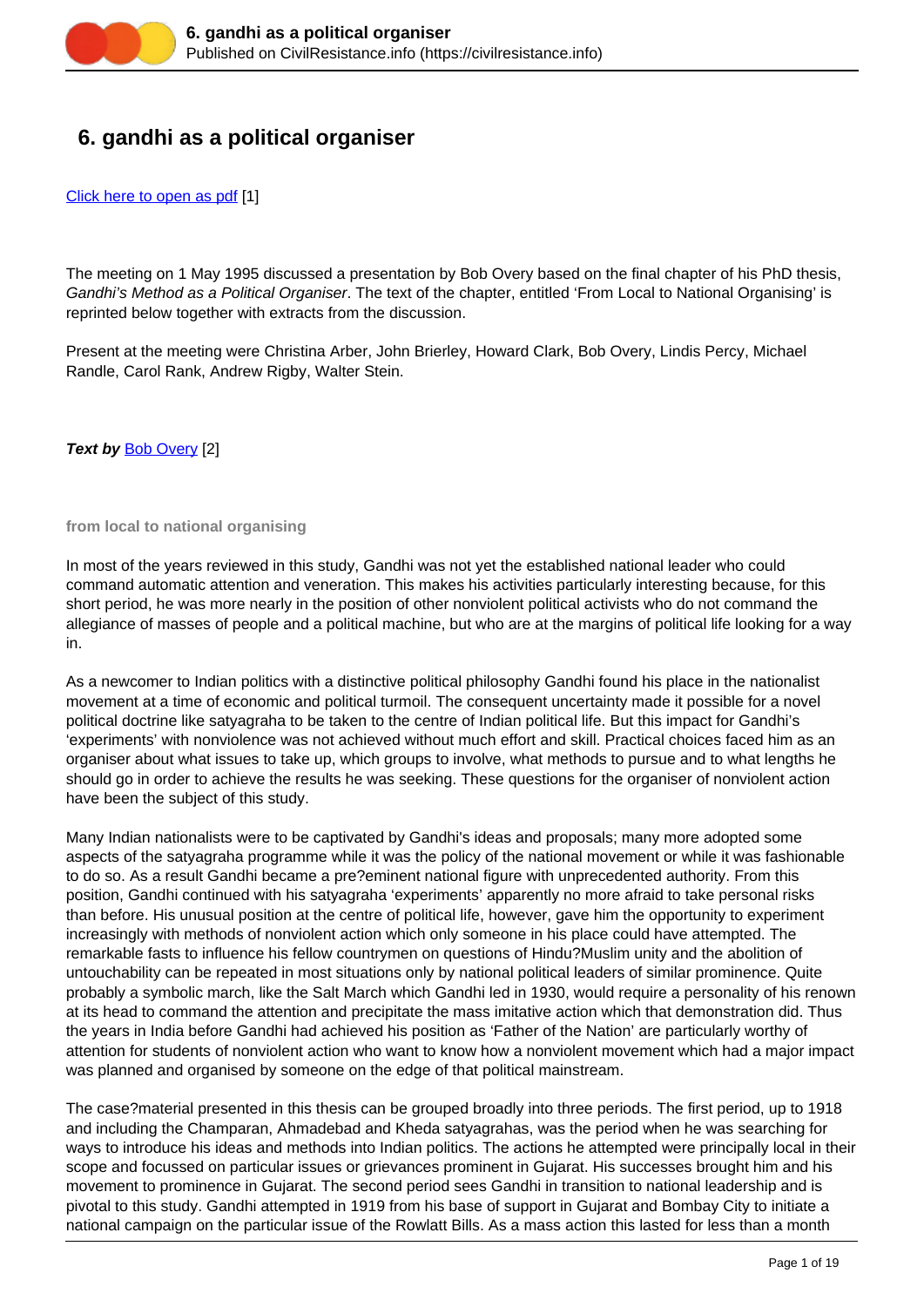

and as an ongoing campaign it survived only six months before petering out. Shaken by the rioting and repression which Rowlatt catalysed, Gandhi rethought his approach and began casting around for other ways to launch nonviolent action on a mass scale. In the summer of 1920 the third period begins with Gandhi's decision to initiate a second national satyagraha campaign, combining two particular grievances, the Khilafat and Punjab issues, and quickly taking on the general issue of swaraj. A key contention of this thesis is that Gandhi's principal response to the Rowlatt debacle was to devise an additional method of mobilising civilians on a mass scale which fell far short of civil disobedience and other methods of civil resistance. This was to initiate a co?ordinated programme of constructive work, the Triple Boycott and then the Bezwada Programme, which can be seen to have evolved later into the constructive programme.

In addition to this fundamental question of the balance between civil resistance and constructive work in Gandhi's method, a number of other related themes have been explored. These include how his methods as an organiser changed as he moved from local to national campaigns ? and back again. Also, how he adapted his method of organising on particular issues to the problem of launching a mass movement on the general issue of swaraj. Again, how he adapted his approach when he came to lead coalitions of political activists most of whom were not convinced upholders of his satyagraha ideology.

Two other features of Gandhi's method have been noted. In the early campaigns in Ahmedabad we saw the fundamental importance to his campaigning of the religious vow ? this was one of the principal techniques he employed for introducing the religious spirit into politics. The other is the distinction he made in 1921 between aggressive and defensive civil disobedience. Gandhi clearly favoured defensive action in the 18 months of slowly built?up mobilisation which constituted the bulk of non-cooperation.

For followers of Gandhi in India, most of these points are familiar. In particular, the contention that Gandhi's method employed a careful balance between negative and positive ? between campaigns of civil resistance and constructive programme ? with the priority given to constructive work is wholly unexceptionable. Several of the other points are also widely reported in works by Dhawan, Diwakar, Bose, and so on. $^1$  However, in the West, the principal authorities on nonviolent action have neglected practically all these aspects ? with the partial exception of the vow. In particular, the fundamental point that nonviolent action as a method and technique focussed just as much on constructive work as campaigns of civil resistance is virtually ignored. Yet Gandhi's success as an organiser cannot be understood unless it is recognised that at the base of every campaign of civil resistance ? especially at the national level - was a programme of constructive work.

Faced with the problems we have indicated, Gandhi turned to a programme of constructive work almost as a panacea.<sup>2</sup> Constructive work was designed to discipline the people prior to civil disobedience. It was to provide tasks which could be taken up by the poorest peasants and give them a place in the national movement. It was designed to provide a link between the national political elite and the peasantry and to take active nationalists out of legislatures to the 'rural' politics of India, tackling poverty and injustice in the villages. It was used, too, not only as a preparation for civil disobedience but also as a delaying tactic: until the targets were reached and the 'capacity' of the nation demonstrated, civil disobedience could not be launched.

Again, promotion of constructive work helped Gandhi to deal with the problem of scale, moving from a local level where he could preserve face?to?face contact to a national level where he could not. If it was impossible to rely on inexperienced satyagraha leaders to launch civil resistance campaigns across the subcontinent, what he could do with much less risk was to invite them to introduce the nation to campaigns of constructive work. Constructive work too helped Gandhi to deal with the problem of campaigning on a general issue rather than a particular issue. Before Quit India in 1942, he insisted on launching 'do?or?die' struggles on limited, particular issues capable of achievement. Swaraj, full political self?government, was a general goal not likely to be achieved in 1920. However, re?interpreted in Gandhi's concept as the development of a nation organised, united, self?reliant and capable of solving its own economic and social problems, swaraj could be approached as a general issue by a programme of constructive work. Again, moving solidly into the political arena when he entered political organisations like the Congress and the Home Rule League, he knew he would be unable to find unity at the highest levels behind his distinctive satyagraha ideology. Accommodation with the nationalist elite was buttressed therefore by mass constructive campaigns which (after the Triple Boycott) were in significant respects politically uncontentious or innocuous and designed to develop unity in the mass movement at the base. They served in effect to undercut opposition to Gandhi at the top.

Satyagraha as a method has been the subject of a number of scholarly studies published in the West. The best known of these ? Richard Gregg's The Power of Nonviolence, Krishnalal Shridharani's War Without Violence, and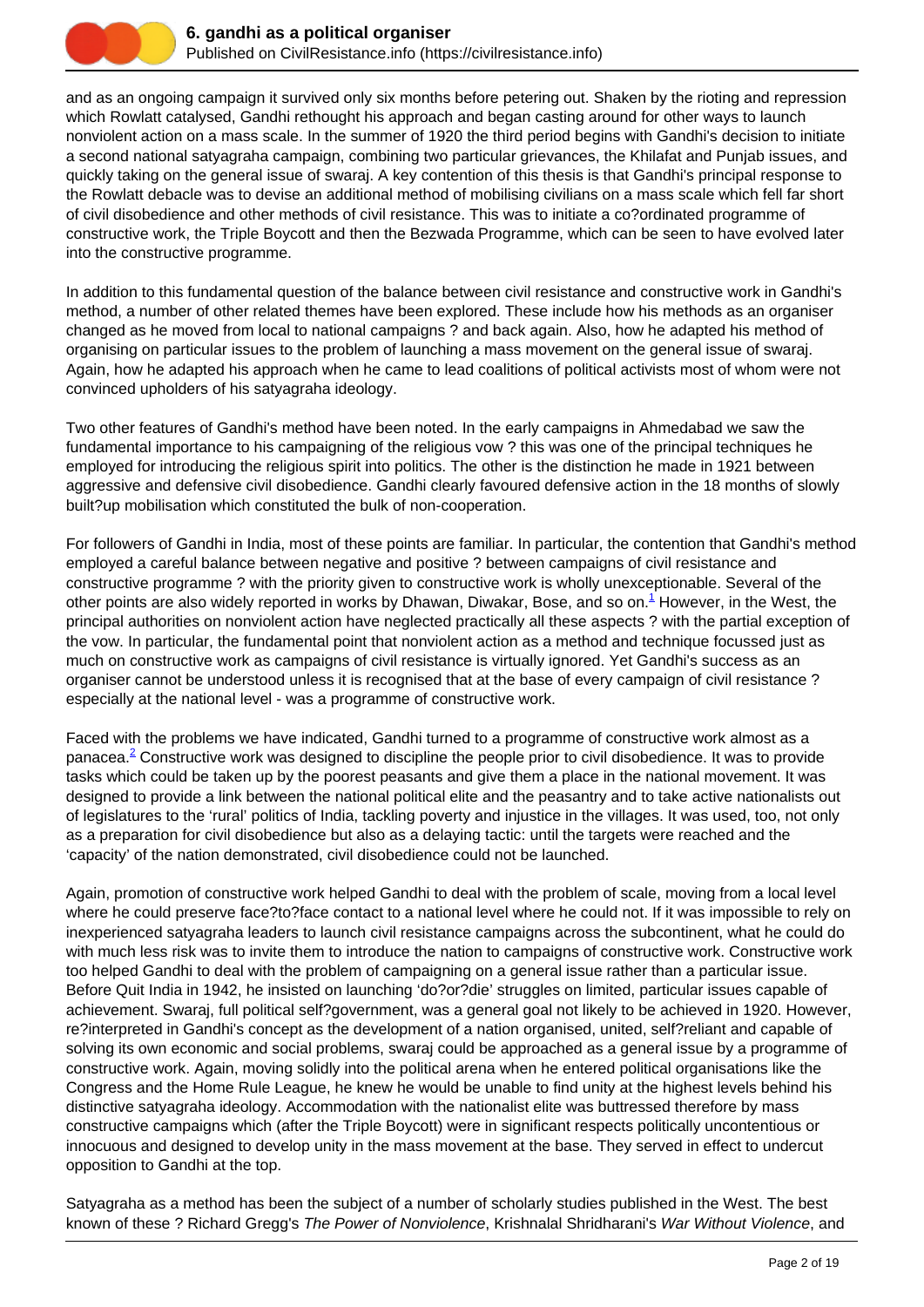

Joan Bondurant's Conquest of Violence: The Gandhian Philosophy of Conflict<sup>2</sup>? have developed a common theme expressed by the subtitle of Bondurant's work. This is that in satyagraha Gandhi demonstrated a method and a philosophy of engaging in conflict which can be developed as an effective substitute for political violence. Shridharani and Gregg go further and urge that nonviolent conflict can replace war as a method of settling disputes between nations, a theme which has been taken up subsequently by Gene Sharp and a number of other scholars.

When scholars are making such claims for their interpretations of Gandhi's method it is extremely important that they present the method in a way which makes it possible for political activists influenced by them to understand how he used and developed the technique in practice. Bondurant comes very close to the explanation of Gandhi's method developed in this thesis when she defines satyagraha as 'a technique for social and political change'; or again 'an instrument of struggle for positive objectives and for fundamental change'. Clearly this is more than a conflict technique in her eyes.<sup>4</sup> She states too in one section:

The constructive program was an essential component of the Gandhian revolutionary struggle for Indian independence. It was the constructive program which gave content to the satyagraha framework and applied Gandhian principles to the Indian circumstance. $5$ 

Nevertheless the balance of her especially valuable study of satyagraha is overwhelmingly on the conflict side. 'I have tried only', she writes, 'to attack a problem inadequately explored in political theory by abstracting from the Gandhian experiment a theoretical key to the problem of social and political conflict.<sup>36</sup> The place of constructive programme within her analysis is understated and ambiguous. She tends to see it as an ideal goal or a prescription for moral conduct, rather than as a method of mobilising people for social change. Primarily it is presented as a subsidiary discipline and necessary demonstration of social rectitude to be taken up for the duration of a direct action campaign, rather than as an autonomous part of the satyagraha method, to be followed and organised for its own sake.

Gregg, as we have seen, was personally a satyagrahi in the full Gandhian sense ? one who believed that the essence of the technique is to apply a number of disciplines in one's own life and to build out from there a political movement. In The Power of Nonviolence he devotes the final portion of the book to the type of 'training' needed to engage in nonviolent resistance. He also repeats his prescription for taking up manual work and social service projects.<sup>Z</sup> There is though a complete divorce between the idealised proposals in this concluding argument and the powerfully presented case studies of nonviolent resistance with which the book begins. His abstract presentation, unrelated to the historical examples, fails to show how the constructive programme was an integral part of the method of satyagraha developed by Gandhi. Also, constructive work is seen as a personal discipline for individuals and small groups rather than a programme of campaigns to be waged on social issues as part of a larger political struggle.

Shridharani took part personally in the Salt March in 1930 and his book, War Without Violence, first published in 1939, remains an inspiring and persuasive argument for learning from Gandhi's campaigning methods.<sup>8</sup> His work includes a chapter on 'organisation' which describes in outline the Congress machinery for conducting satyagraha campaigns. But the dynamic process of Gandhi actually organising satyagraha, that is, making decisions as an organiser, is still missing from his account. Gene Sharp has rightly claimed Shridharani as a pioneer of the 'technique approach' to nonviolent struggle ? by which Sharp means nonviolence as a technique for engaging in conflict divorced from any necessary connection with Gandhi's philosophy of life. $9$ 

Sharp himself is today overwhelmingly the most important theoretician of nonviolent action in the West and he has made it a life's work to establish the technique on a body of case material and theoretical argument which separates it from Gandhi's particular philosophy and beliefs. He is not however in any way hostile to Gandhi but remains profoundly respectful of him. He has recently published a collection of essays in which he demonstrates successfully that Gandhi himself was willing to make a distinction between nonviolence as a philosophy and nonviolence as a policy or expedient, and that Gandhi organised his satyagraha campaigns fully understanding that most of those who supported him did so as a temporary and often unwilling discipline for the period of the struggle only.<sup>10</sup> In Gandhi As a Political Strategist Sharp publishes an excellent short summary of Gandhi's satyagraha method and a brief, accurate representation of the importance of constructive programme in Gandhian theory.<sup>11</sup>

What Sharp has signally failed to do, however, in his enormous compendium of theory and case?material, The Politics of Nonviolent Action, published in 1973, is to describe adequately how Gandhi's method of action worked in practice.<sup>12</sup> The reason is that Sharp does not look at Gandhi as an organiser, a politician making strategic choices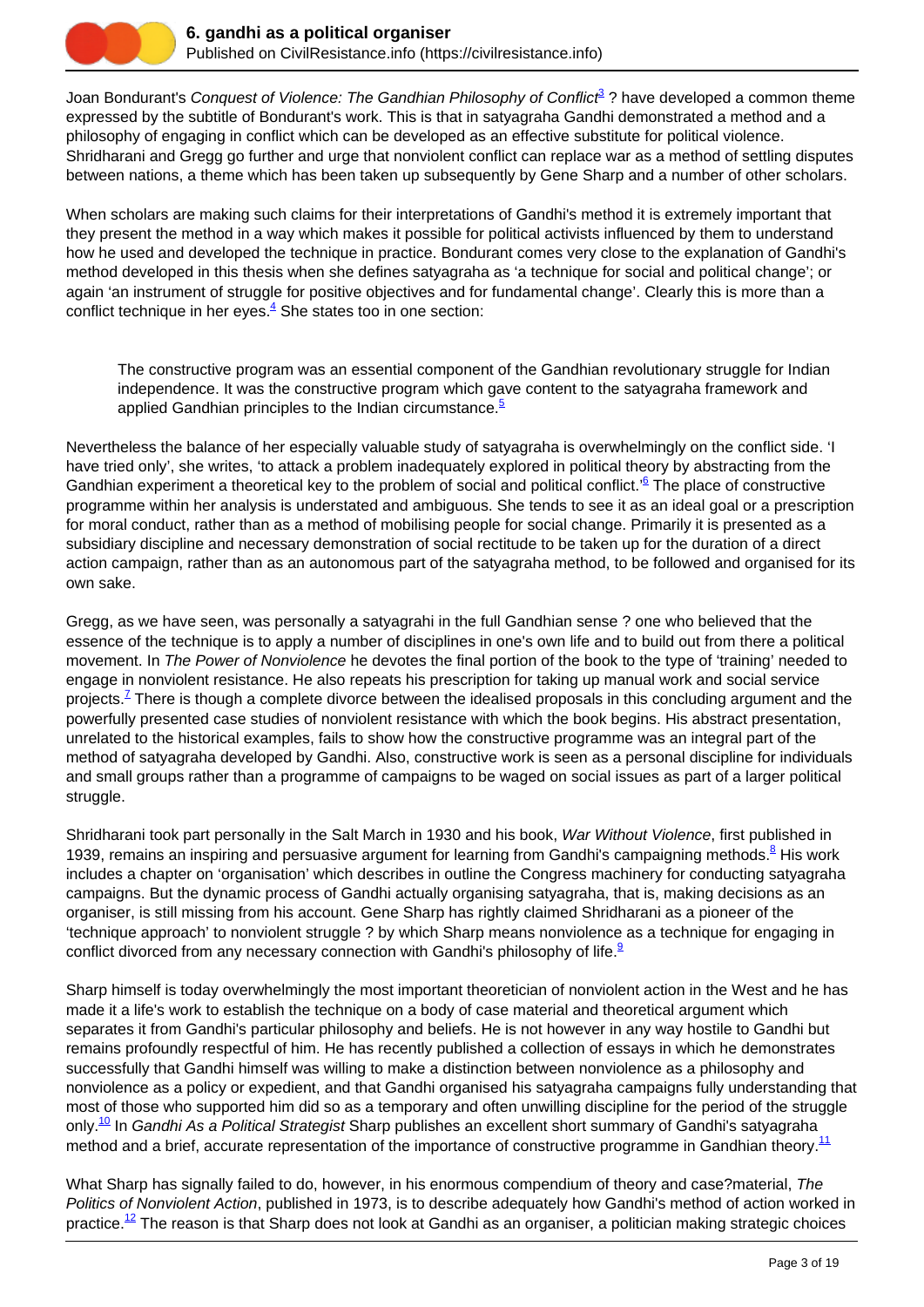

and tactical decisions about how to shape the campaigns he is directing. Where he considers strategy and tactics it is in the context of a preexisting nonviolent struggle. How Gandhi found himself as leader of mass campaigns of non-cooperation or civil disobedience is outside Sharp's brief which is simply to analyse how nonviolent struggles were conducted once they started. In particular, the place and role of constructive programme in Gandhi's method is almost entirely missing.

Each of these major theoreticians of nonviolent action has understood Gandhi's method fully and has chosen to tailor their presentation of it to what they think is most significant in his achievement. They have also followed Gandhi's broad principle of 'swadeshi' (cultivating that which is local) by attempting to translate satyagraha into terms which are assimilable for readers whose background is in the political and social culture of the West. Bondurant explains the basis on which she selected from his method as follows:

'It is essential rigorously to differentiate satyagraha as technique of action from those specific considerations of right?living with which Gandhi also concerned himself.<sup>13</sup>

Sharp draws attention to the personal battles he has had to endure with 'dogmatic' Gandhians and pacifists over many years as he has maintained his revisionist attitude to the Gandhian method.<sup>14</sup>

The studies of these scholars are in my opinion as important historically as their authors claim because they do demonstrate that there is another way of fighting and of exercising power not based in violence, a perspective which is not readily recognised in political theory and practice. However, by presenting Gandhi's method for a Western audience with such a single?minded emphasis on conflict, they have narrowed the focus of their analysis in such a way that unfortunately it is difficult to understand how Gandhi's campaigns were built up and sustained. Methods of engaging in conflict have been separated from methods of mobilising the social and political movement equipped to engage in conflict. This is not an argument for taking over Gandhi's beliefs wholesale before engaging in nonviolent struggle. But Bondurant is mistaken when she says that it is necessary rigorously to differentiate satyagraha as a technique of action from Gandhi's hobby?horses regarding 'right?living'. It helps us to understand Gandhi's technique if we see it as a method of social struggle informed by strongly held positive values, virtually all of which may have relevance for us. What I am saying is that the attempt to separate the technique of action from the background of beliefs which prompted it has diminished our understanding of the technique. To sum up. Gandhian satyagraha should be seen as a method of organising a movement for positive social change. Second, an integral part of this technique ? as important to its successful development as the use of civil resistance - is the constructive programme.

Unfortunately, in a study which draws its case material almost entirely from only eight years of Gandhi's career in India (from 1915 to 1922) it is not possible to draw final conclusions about Gandhi's methods throughout his career. More particularly, it is not possible to attempt detailed analysis of the place of constructive work in his method on the evidence of this early period. Nonetheless, the case outlined above can be generally supported from the evidence contained in this thesis. Moreover, if we add to this the assessments of theoreticians of Gandhi's methods who have explored the whole canon of his career, we may infer that a strong case has been made out.

# Local and National Organising

In local struggles Gandhi was able to play a highly visible part in the action, directing many matters personally and taking much of the burden of civil resistance onto his own shoulders. When he moved onto a national scale and tried to repeat this pattern, the level of organisation proved to be inadequate and discipline broke down.

As a result, Gandhi adapted his methods in several respects. First, instead of relying on individuals who broadly accepted his satyagraha principles and would loyally follow his lead, he joined national organisations (the Khilafat movement and the Indian National Congress) not committed to satyagraha as a creed. Second, having joined the Congress he was instrumental in devising for it a membership structure which enabled it to be representative of nationalist activists throughout India. Congress was a machinery for bringing most of the elements of Indian nationalism into one organisation (Gandhi likened it to a 'Parliament' rather than a 'Party'), and followers of Gandhi were one faction only within it. Gandhi's principal innovation was the disinterested one of extending the Congress organisation into the villages rather than extending his own following. Third, because of the problem of mass all?India civil resistance campaigns getting out of hand if the leaders moved too quickly to aggressive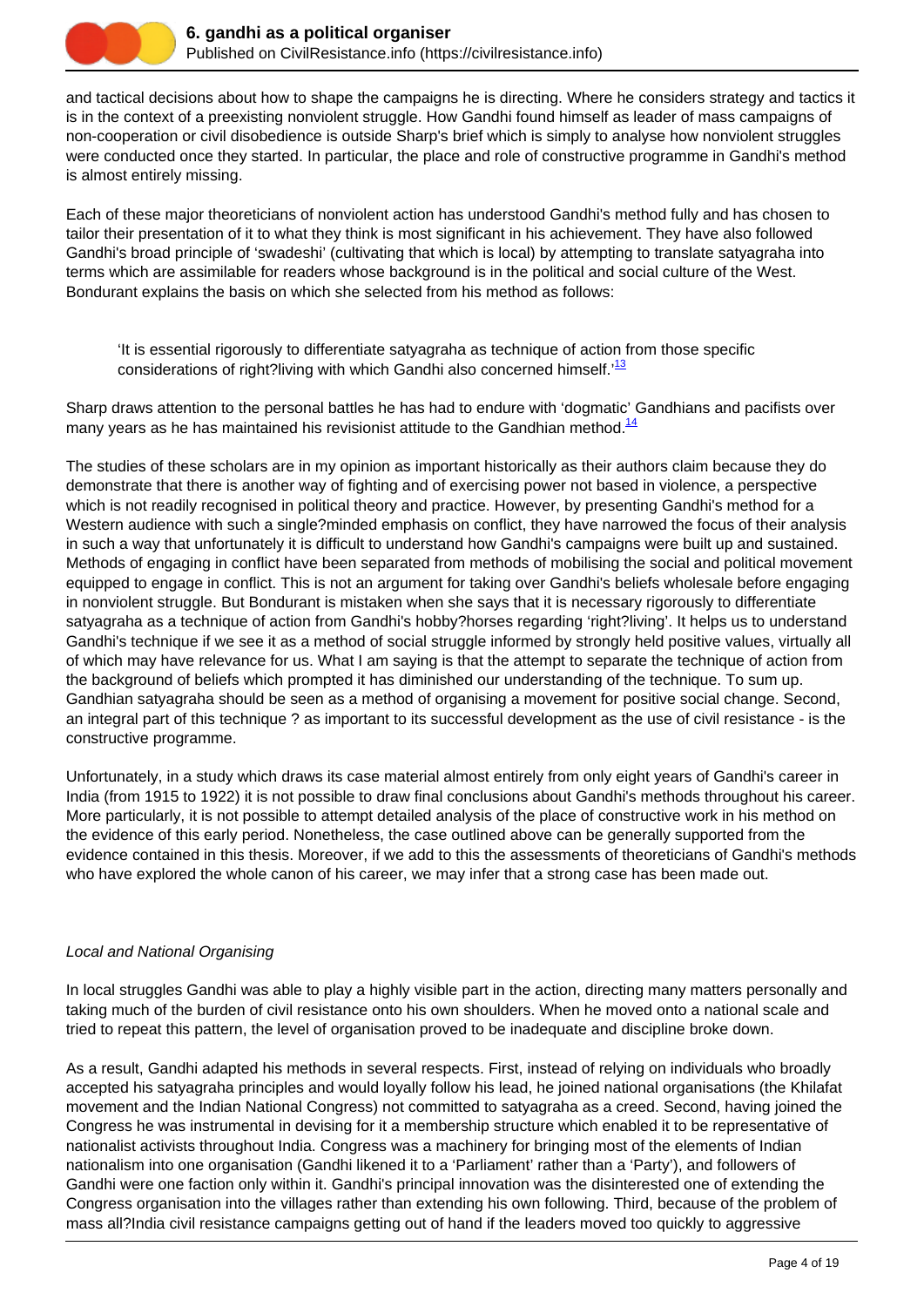

confrontation, he devised a programme for diverting the energies of the nation's political elite out into constructive work and out into rural areas. There they could consolidate the membership of the vastly expanded Congress organisation and prepare it for disciplined nonviolent struggle. Fourth, having moved to construct a national mass organisation within which his own following was a faction only, Gandhi experimented with ways of developing forms of action over which he could have personal control which would then constitute the leading edge of the movement. His followers in one district of rural Gujarat were selected to launch aggressive civil disobedience. As a personal action to promote the use of swadeshi cloth among the poorest peasantry, he vowed publicly to reduce his own clothing needs to a loin?cloth only.

In this way, by working with people with different, political viewpoints, by developing disciplined organisation, by pitching the struggle as far as possible at the level of constructive work rather than confrontation and by devising new symbolic ways of exerting personal leadership, Gandhi adapted from local to national struggles.

Gandhi himself has drawn attention to the differences between his organising methods at a local and a national level in his pamphlet on Constructive Programme which provided the framework of discussion in Chapter 4. There he states categorically 'no elaborate constructive programme was or could be necessary' in local struggles but insists that to organise civil disobedience at a national level without securing 'the co?operation of the millions by way of constructive effort is mere bravado and worse than useless'.<sup>15</sup> The same passage has been quoted approvingly by Bose in his excellent Studies in Gandhism and restated by Sharp as Gandhi's viewpoint.<sup>16></sup> But neither writer has attempted to analyze this perspective further. Dhawan also notes Gandhi's conclusion which was maintained over many years. $17$ 

#### Working as Part of a Coalition

Having failed to develop an all?India organization of his own supporters, Gandhi was drawn into political coalitions with other nationalist leaders and factions. Expediency was the only basis on which he could win consent at the highest levels of nationalist politics for his judgments, campaigns and methods. His fellow politicians backed Gandhi when his proposals seemed to be the most feasible to follow at that particular moment. None of this prevented him, however, on the public platform and in his newspapers from arguing his full political position based in satyagraha principles. As a result, within a coalition of divergent views, Gandhi was still able to recruit popular support for his fundamental beliefs.

On many issues, Gandhi's judgment of what it was possible to achieve and right to aim for was closer to the nationalist 'Moderates' than to the 'Extremists'. What distinguished him from the 'Moderates' was, first, his belief that real politics lay outside the legislatures in the villages of India and, second, once he had set himself a limited aim, his determination to pit his body and soul to the struggle to achieve it. His links with the 'Moderates', on the one hand, and his commitment to populism and radical action on the other, gave him a special leverage in nationalist politics. He could outmanoeuvre the 'Extremists' because he appeared just as committed to radical action as they and more committed to practical objectives.

The fact that Gandhi became leader of all?India political coalitions pursuing limited objectives on the basis of expediency does not mean that he compromised his satyagraha principles. He insisted, for example, on nonviolent discipline in the Khilafat and Congress movements while he led them. He insisted too on the particular campaigning issues of the Khilafat and Punjab being kept separate until all avenues of compromise with the Raj had been gone down fully on both questions. He fervently opposed the boycott of British goods, rather than foreign goods. Furthermore, strategies for achieving the limited aims of the coalition were always designed to advance the cause of satyagraha. The Triple Boycott, for example, had the startling effect of persuading thousands of members of the nationalist elite to make contact with village India. While 'Swaraj in One Year' ? a dubious slogan ? convinced some nationalists that they need make sacrifices for one year only, $^{18}$  it was neatly turned by Gandhi into a mass programme of constructive work which would build the movement's organisational strength and tackle the 'real' problems of India as he saw them.

Lacking a national organisation committed to satyagraha, Gandhi recognised that within the nationalist coalition there were different levels of commitment to his ideas. At the base Congress was a very fluid organisation with considerable freedom and uncertain discipline. But at the top Gandhi created a tight Working Committee of a few individuals. While he retained authority from the Congress to act as leader, he insisted that the working committee follow a policy of collective responsibility like the British cabinet ? thus speaking with one voice. In this way unity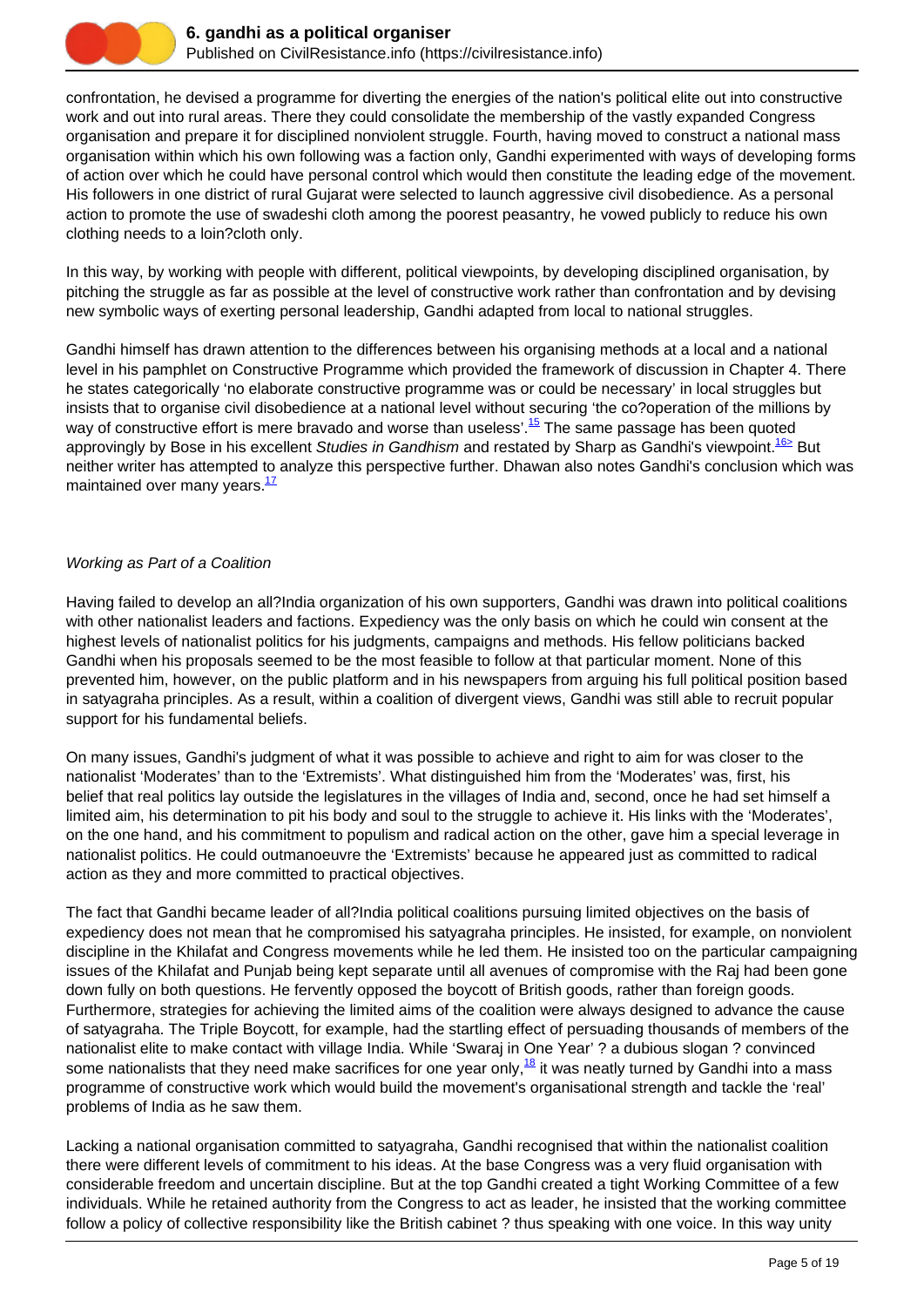

was achieved at the top behind his policy. At a local and regional level, a nationwide organisation of volunteers was created within the Congress. These volunteers were obliged as a condition of membership to take a vow committing them to nonviolent discipline.<sup>19</sup> Some of them received training in Gandhian ashrams and established new ashrams from which to carry out constructive and other work. The programme of constructive work was promoted by Gandhi as an uncontentious movement of national self?improvement which should be supported by all factions in Congress. Through this he aimed for unity at the base of the movement.

Thus considerations of expediency prompted other nationalist politicians to support Gandhi's leadership of Congress ? a position which was helped by his novel balance of commitment to 'moderate' views with determination to fight by radical methods. This, together with a combination of tight discipline at the top, support for his policies at the base, and the development of a network of volunteer groups broadly accepting his direction alongside ashrams of committed workers, enabled Gandhi to enter political coalitions without sacrificing his satyagraha principles.

The principal discussion of Gandhi's acceptance of expediency as a basis for political coalition is in Gene Sharp, Gandhi As A Political Strategist, though he concentrates solely on the issue of nonviolent discipline in conflict.<sup>20</sup> Where Sharp is particularly illuminating, too, is in contrasting Gandhi's view of political power with the conventional one. What further differentiated Gandhi from the Moderate was his outstanding insight that power lies outside the centres of government in the activity or inactivity of the people.  $21 \geq$ 

#### Building Campaigns Around Particular Issues

We have laid considerable stress on Gandhi's consistent strategy of working for general goals by way of campaigns with particular, limited objectives.

During his early struggles back in India, as a less than typical Loyalist who nonetheless was intending no immediate or general assault on the legitimacy of British rule, Gandhi concentrated on trying to eradicate particular 'blots' on the Raj's record. Even then, however, his positive aims of strengthening the Indian nation by developing self?reliance, social responsibility and moral awareness were general in scope. We can recognise, therefore, two well?known features of the Gandhian method. First, the selection of a series of particular measures, 'one step at a time', to advance a general goal. Second, the concentration on means as containing within them the essence of whatever end will emerge ? hence satyagraha being a doctrine of means as much as ends. Through pursuing a means as general and all?embracing in its scope as satyagraha, unforeseen general benefits will result, even though the nominal aim is limited to a specific issue.

Of course, a much more pragmatic case can be made for concentrating, as Gandhi did, on the single issue. It assumes, among other things, that rationality and fairness can be brought to bear in politics, that both sides in a dispute can learn to understand and even respect the other's position if no side issues are brought in, and that by limiting demands to the minimum short of sacrificing principles, practical gains can be achieved. Using this method, Gandhi was able to control the pace and development of struggle precisely because it was limited in scope and objective, and also to restrain retaliatory opportunities open to his opponent. $\frac{22}{2}$ 

When Gandhi did move to the general issue of Swaraj in 1920 we have seen that this was with great reluctance even though by that time it had become logical to combine campaigns on two 'particular' issues which had reached the same stage of breakdown with the Raj. Gandhi's ingenious solution to this was to interpret Swaraj in terms of a number of particular objectives for constructive work ? such as a Congress organisation capable of assuming the running of the country or a nation capable of throwing off dependency on imports and supplying all its own clothing needs by the efforts of the largest number of its citizens.

Thus his 'particularist' method survived Gandhi's translation to national leadership committed to the goal of independence for India. It facilitated control of the action and restraint on the activities of both sides. Within campaigns on the issues selected, general advances could be achieved 'one step at a time', while the nonviolent means served to bring forward a philosophy of 'right?living'. These three related questions, of keeping issues separate, being satisfied with limited gains as long as the principle is won, and emphasising means as much as ends, have been widely discussed in the literature on Gandhi.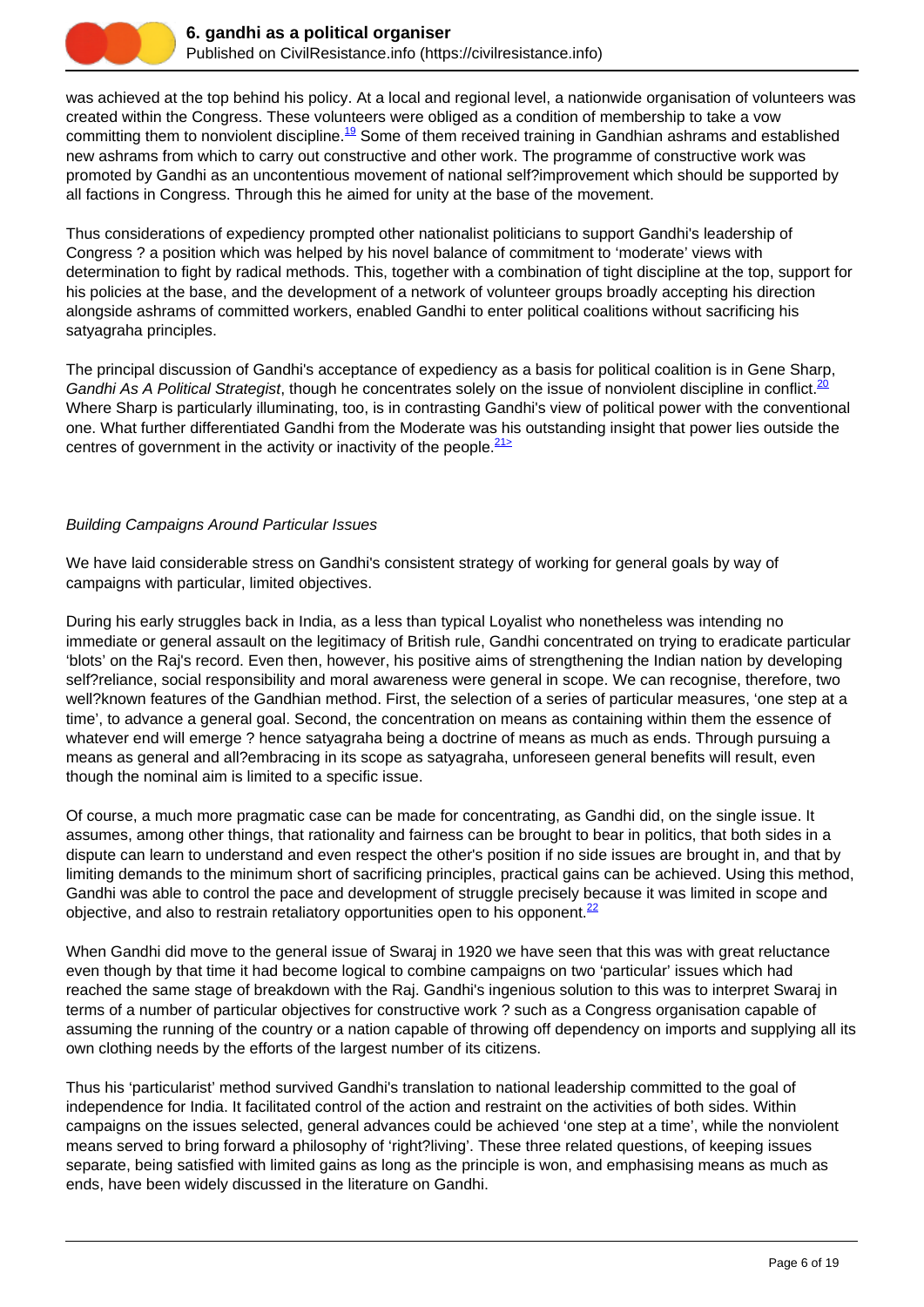

#### Truth?Force and the Importance of the Religious Vow

There is a fourth question, however, which must be introduced as well if we are to understand the impact of a method which employed nonviolent means for limited objectives on particular issues. This is the determination to gain a victory once a struggle has been launched without even contemplating the possibility of defeat. Gandhi continually insisted on the infallibility of his satyagraha method.

In order to understand this in secular terms, it is tempting to notice how strong is the emphasis on will in Gandhi's method. Starving mill workers vow not to return to work until they have won a victory; farmers vow to forfeit their ancestral lands if necessary. When the workers in Ahmedabad weakened, Gandhi himself took a vow that he would share their conditions by starving himself until their sacrifice was recognised.

Such an explanation goes only half?way to explaining Gandhi's method, however, Gandhi's absolute determination not to give in on a campaign once launched was allied to a belief that the strength to maintain the fight comes from God. Taking a religious vow to struggle until some amelioration or advantage was won was not, as cynics argue, simply an opportunist move to bind ignorant people to a course of action which otherwise they would think better of and slide out of. In the vow, and in the successful outcome of struggles where people had vowed that they would not give in, Gandhi saw the means of enabling people to bring their most profound sense of spiritual rectitude into politics. In victory, not only would their self?confidence soar, but also their belief in the power of the spirit, or, as Gandhi came to express it more and more, truth.

Here then we come to the core of satyagraha ? which has often been translated as 'truth?force' or 'soul?force'. Gandhi tried hard in practice not to overemphasise the power of the human soul to force change in the political world. But (i) on a specific, carefully?defined issue, (ii) where the objectives of the campaigners had been limited to the least they could reasonably demand, (iii) if the struggle was conducted scrupulously in a nonviolent spirit without recourse to trickery or manipulation and (iv) with a willingness to suffer to the limit without compromise, then (v) the human soul could exercise power and force changes in the world of politics.

This was Gandhi's 'truth?force' or 'soul?force', conceived and organised as a novel experiment in political action. It was a fragile technique because it was so poorly understood and so little tried as a conscious method. Gandhi remained fascinated by this experiment throughout his life, convinced that if it was applied with enough skill it could never fail. However, as we have argued in this study, he came to realise that he had been overconfident in promoting it as a method on the conflict side in campaigns of civil resistance. Increasingly he placed stress on campaigns of satyagraha which were constructive in nature, designed to change social conditions directly, rather than competing in the fraught arena of politics.

Numerous writers have defined truth?force before. In particular, Iver has stressed the importance of the vow in satyagraha.<sup>23</sup> But perhaps no?one has emphasised in quite this way how fundamental was the combination of a limited issue and absolute determination to its success. These first conscious experiments by Gandhi were expressly limited in their scope in order to match their chances of success to the moral strength of the satyagrahis. If this is accepted, then the problems of organising satyagraha on a national scale, particularly in its more contentious form of civil disobedience, become obvious. Where the spirit of the people cannot be concentrated an a particular issue and their struggle conducted in something approximate to the rules developed by Gandhi, then the 'truth?force' method cannot work.

# The Slow?Build?Up and Defensive Action

This points to a final feature of Gandhi's method which has been explored in this study, namely the change of approach he adopted to initiating satyagraha on a national scale. Whereas with the Rowlatt Satyagraha the campaign was launched with plans for widespread individual civil disobedience, during Non-cooperation the launch of aggressive civil disobedience was delayed and delayed and then finally abandoned altogether.

My belief is that the restriction order placed on Gandhi during the Rowlatt Satyagraha caused him (probably consciously) to try to repeat the defiance which had worked so well for him two years earlier in Champaran. The disastrous results of this symbolic resistance, however, caused him to rethink his approach. The slow development and build?up of the Non-cooperation movement should be seen as a more mature example of Gandhi's method of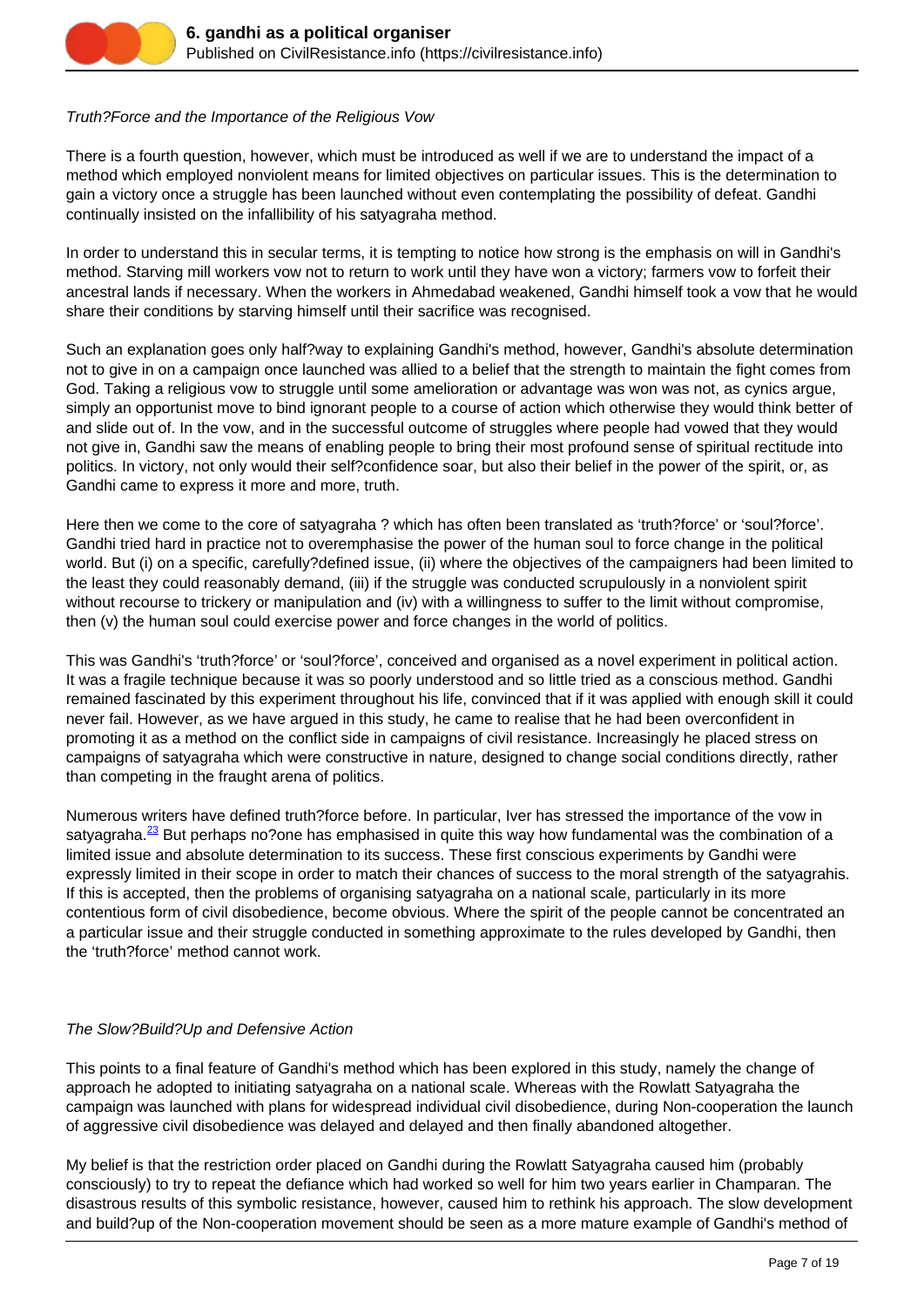

organising at a national level. This was the approach he adopted in the first sustained all?India campaign which established his leadership of the nationalist movement. What it involved was a progressive series of steps for, first, mobilising the nationalist elite and directing them to the villages where real issues for the future of India lay; second, consolidating the links achieved between full?time idealistic workers and villagers in a programme to develop organisation and expand constructive work; third, moving onto defensive civil disobedience when the Raj tried to restrict the activities of Congress volunteers; and fourth preparing to launch aggressive civil disobedience in a limited area when the nation was ready. Thus the essence of the revised method was a long?drawn?out period of mobilisation and preparation, building up enthusiasm, unity and constructive achievement until the right 'atmosphere' for civil disobedience had been achieved. It was no longer assumed ? as Gandhi had in 1919 ? that satyagraha would take the people by storm. Defensive disobedience, the defiance of government restrictions on their 'legitimate' activity, was permitted on an individual rather than mass basis by Gandhi.<sup>24</sup> Aggressive civil disobedience, the deliberate breaking of a law chosen by Gandhi at the right moment to escalate the confrontation, was held back as a last resort for when the movement was thoroughly prepared to support and sustain nonviolent discipline.

Case examples selected by Bondurant in her authoritative study of the satyagraha method give the impression that Gandhi favoured exemplary civil disobedience as his method of mobilising a mass nonviolent movement. This was the technique employed in the only two national struggles she describes, the Rowlatt Satyagraha and the Salt Satyagraha in 1930.<sup>25</sup> Gene Sharp in his valuable study of the 1930?1932 movement in Gandhi Wields The Weapon of Moral Power also implies by his selection and treatment that Gandhi favoured aggressive civil disobedience.<sup>26</sup> In Sharp's The Politics of Nonviolent Action almost all his references to all?India actions organised by Gandhi are to this period, which Sharp had studied in depth.<sup>27</sup> This means that two of the most influential authorities on nonviolent action in the West, do not take account explicitly of the principal national struggle by which Gandhi established his position in India.

Rowlatt and the Salt Satyagraha are the best known examples of Gandhi's method in the West. Their reputation has, however, in my view, helped give nonviolent activists in the West a misleading impression of how Gandhi's satyagraha campaigns were constructed.

The crucial point is that Rowlatt was a failure and that the Salt Satyagraha followed ten years of preparation led by Gandhi, including principally the major initial mobilisation achieved by Non-cooperation from 1920?1922. It is beyond the scope of this study to develop this contention further ? but the argument that the Gandhian method places much less emphasis on dramatic civil disobedience than is usually supposed, is well supported in this thesis.

#### Satyagraha in Action

In only four pages of her book Conquest of Violence, Joan Bondurant has summarised what she calls 'The Essentials of Satyagraha in Action'. Derived from earlier Gandhian scholars, this summary first published nearly thirty years ago is still generally accepted as the best practical description of Gandhi's method.<sup>28></sup>

Bondurant herself makes no great claims for this section of her work. She writes:

If one were to lay out a handbook for the conduct of a mass satyagraha campaign based upon the experience with satyagraha in India, the three first chapters might well deal with (1) fundamental rules governing the campaign, (2) the code of discipline, and (3) the steps through which the campaign is to be pursued. Among the points which should enter into such a guide are those outlined below.<sup>29</sup>

It is perhaps surprising that such a modest and, as the author herself suggests, incomplete presentation of Gandhi's method has not been re?evaluated and tested subsequently.

It is not intended to examine here the nine points of her proposed 'chapter 2', the code of discipline, which Bondurant has taken from a document which Gandhi prepared for those taking part in civil disobedience in 1930. Even so, a code of discipline prepared specifically for Congress volunteers from differing political backgrounds who were taking part in a campaign of nonviolent direct action is bound to be different from that suggested for 'life?satyagrahis' living in the ashrams and going out to engage in constructive work. Also, the discipline for this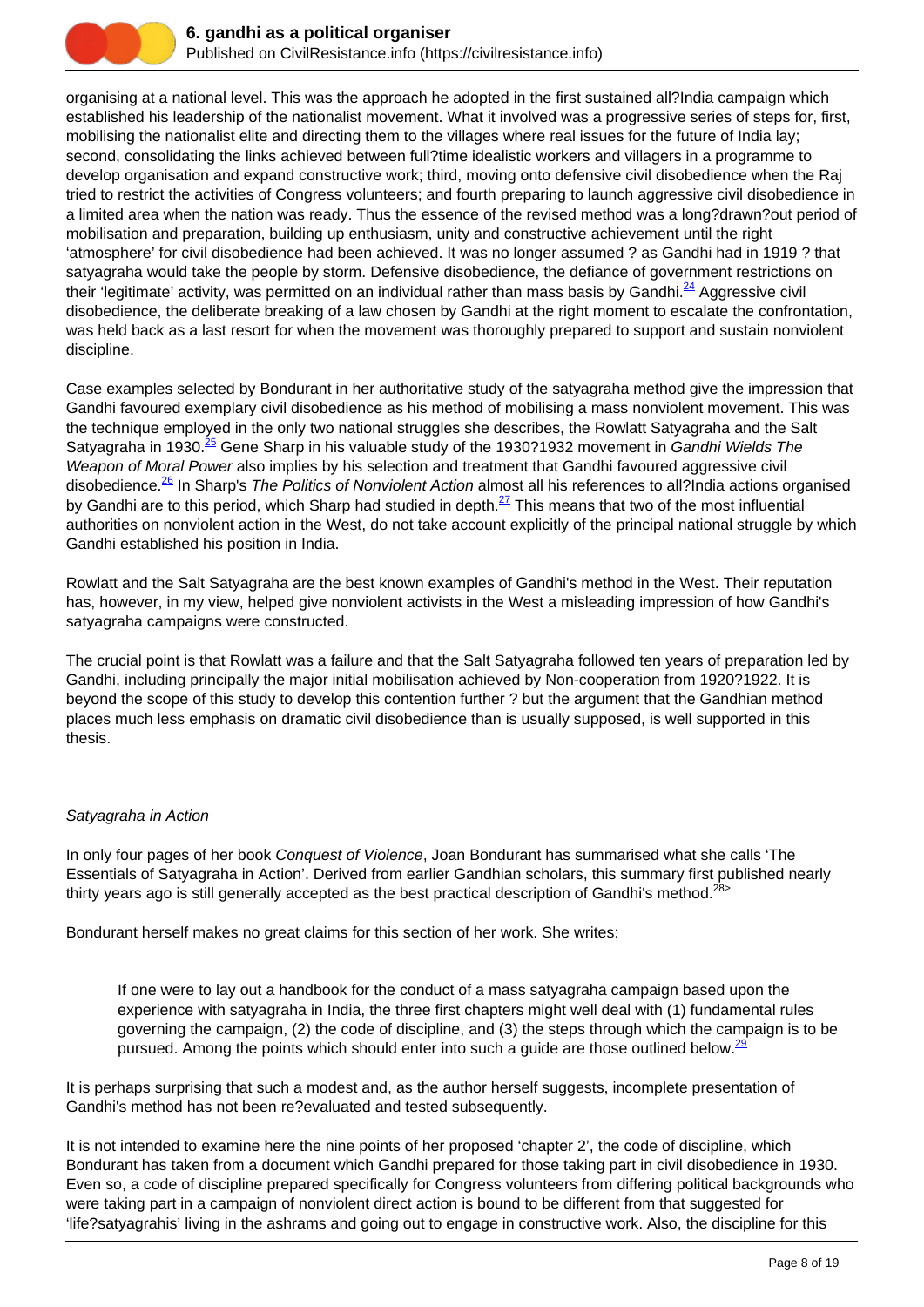

type of aggressive civil disobedience will not be the same as for conducting a hartal or a procession or a public meeting. Thus Bondurant's summary of the discipline for satyagraha is incomplete and deserves further investigation and amplification.

The other two 'chapters' of Bondurant's imaginary handbook do fall more squarely within the framework of this thesis and demand closer examination. Possibly a real handbook would adopt a slightly different structure. Sharp's The Politics of Nonviolent Action is divided into three broad sections? the first on political premises, the second on methods, and the third on dynamics. We will follow Bondurant's framework, however, and see how well it encompasses the general conclusions of our study.

Bondurant's first 'handbook chapter' on 'fundamental rules' contains nine points. Adapted and elaborated from N.K. Bose in his Studies in Gandhism, these rules can be grouped under three broad headings.  $30$ 

First, those concerned with preparation for and sustaining a struggle:

- (1) Self?reliance at all times.
- (2) Initiative in the hands of the satyagrahis.
- (3) Propagation of the objectives, strategy and tactics of the campaign.
- (4) Reduction of demands to a minimum consistent with truth.

Second, there is the conduct of the struggle:

- (5) Progressive advancement of the movement.
- (6) Examination of weaknesses within the satyagraha group.
- (7) Persistent search for avenues of cooperation with the adversary on honourable terms.

Third, the basis for a settlement:

- (8) Refusal to surrender essentials in negotiation.
- (9) Insistence upon full agreement on fundamentals before accepting a settlement.

If we examine each of these in turn, we will see that indeed a number of important 'rules' as demonstrated in this thesis are either under-emphasised or omitted.

First, there is the question of the basic orientation of those taking part in satyagraha. For Gandhi the first question often was 'Are you prepared to die?' or 'Are you prepared to go to jail?' There was also the insistence that those taking part in the campaign should give up their privileges and identify with the peasantry by some form of practical action. Thus our first additional rule might be: Reorientation of satyagrahis to face hardship and to identify with the poor.

Second, Bondurant is certainly right to emphasise self?reliance ? that is, for example, strikers supporting themselves from their own resources, rather than launching a strike fund. But in a list of Gandhian rules there should surely be a greater emphasis an constructive work ? that is, a daily discipline which is not only a symbolic act of identification with the poor and with the national struggle itself but also an occasion for meditation and quiet. This rule can be stated as: A daily discipline of constructive work.

Third, the demands of the campaign should indeed be reduced to a minimum consistent with truth, but the issue itself should be specific and practical rather than general and remote. Also, the campaign should remain focussed on the specific issue and not combine with other campaigns for the sake of political advantage. This can be stated: The issue should be specific and practical and should not be combined with other issues for the sake of gaining wider campaigning support. Finally, once the issue is defined and the demands set, satyagrahis should pledge themselves never to give in, whatever the penalty, until the principle expressed in the demand is met. This fundamental determination to act without fear of the consequences to oneself is absolutely basic to 'truth?force' and must be underlined. This rule may read: Circulate a solemn pledge which will commit the satyagrahis to maintain the struggle whatever the consequences for themselves.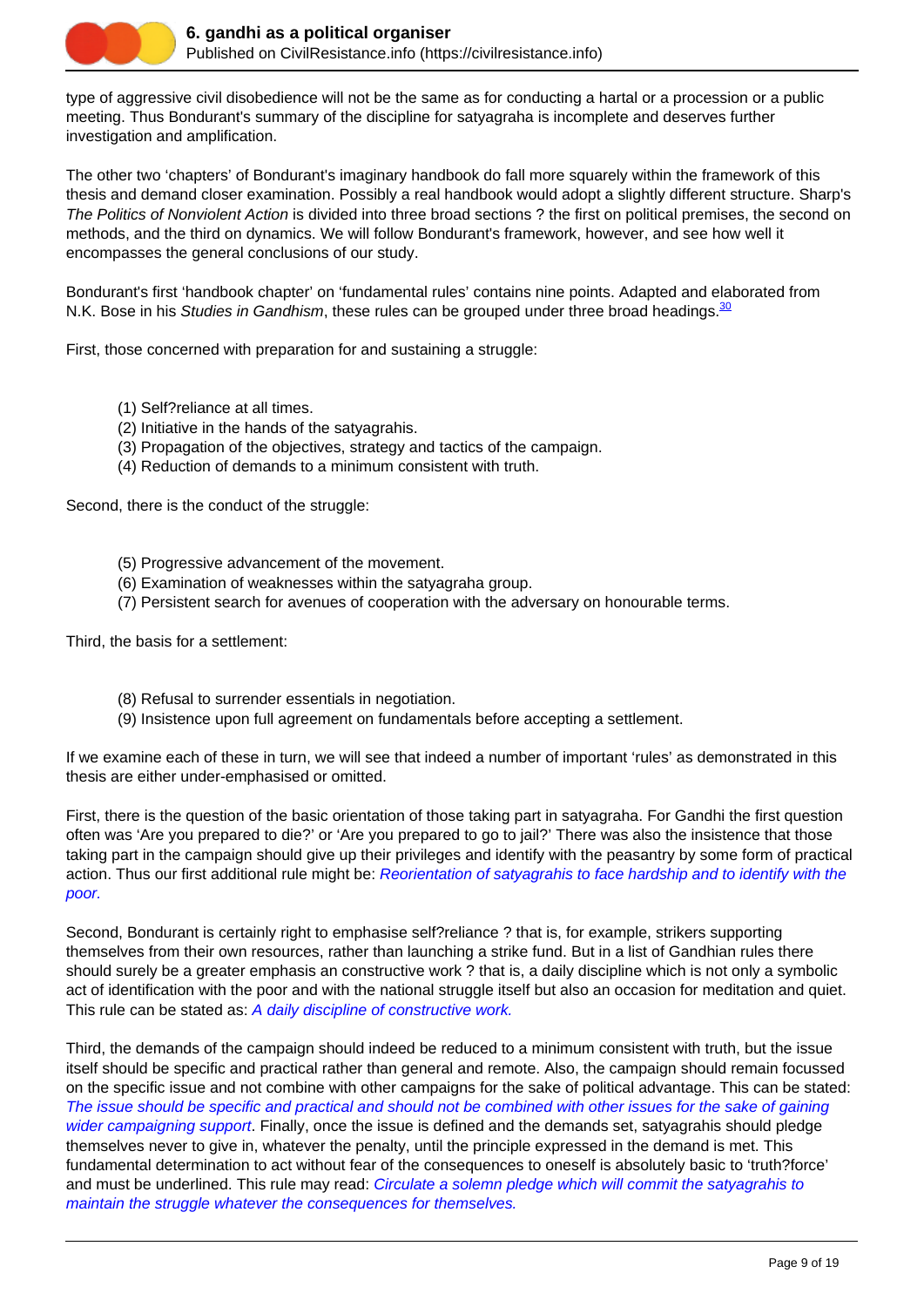

The second set of rules relate to the conduct of a campaign. We may add, first, to the rule about progressive advancement of the movement, a corollary that where the movement has not reached the requisite level of awareness and discipline for the next stage, then ways of extending the campaign at its present level must be found. Thus: Delay advancement to next stage if movement is not prepared. A further corollary is that where it proves impossible to hold the movement to the requisite level of discipline and concentration for applying the satyagraha technique, but on the other hand the movement appears to be slipping out of control, then there should be a willingness to suspend the next stage of the campaign or even to call off the campaign. Thus: Willingness to suspend the campaign if no further advancement can be made. Again, as a further rule, all actions of the satyagrahi are symbolic in the sense that they represent the movement and affect ultimately the reputation and fortune of the whole movement ? so they must be polite and civil, by which Gandhi meant that they should represent the highest ideals of citizenship. Thus: All action by satyagrahis is symbolic and must represent the highest ideals of the movement.

When we come to the basis for a settlement, one aspect of cooperation with the opponent should be further emphasised: that is the willingness to surrender the campaign to third?party arbitration where this will enable the opponent to recognise the principle in the satyagrahis' case with the least loss of face. Thus: Willingness to seek third?party.arbitration.

The third proposed 'chapter' in Bondurant's handbook is derived from Shridharani's War Without Violence and lists nine 'Steps in A Satyagraha Campaign'.  $31$  It is a descriptive classification of the stages in a satyagraha struggle to which the rules we have just discussed apply. Bondurant says that these steps are for a movement 'against an established political order' but they could be adapted to 'other conflict situations'.

They are:

- (1) Negotiation and arbitration.
- (2) Preparation of the group for direct action
- (3) Agitation.
- (4) Issuing of an ultimatum.
- (5) Economic boycott and forms of strike.
- (6) Non-cooperation.
- (7) Civil disobedience.
- (8) Usurping of the functions of government.
- (9) Parallel government.

Perhaps the most important point in addressing this schema is to observe that is unlikely to fit any satyagraha campaign in its entirety. To take two examples, the Champaran satyagraha began with stage (7), civil disobedience, when Gandhi refused to be externed from the area. Once Gandhi was permitted to stay and conduct an investigation, the agitational stage (3) was entered; followed by stage (l), negotiation and arbitration; then in some respects stage (8), usurping of the functions of government, and stage (1) again, negotiation and arbitration. A settlement was reached and no further action was necessary.

Non-cooperation (1920?1922) was different, however. The first four stages were gone through over a period of months in 1920 up to the ultimatum in July. Then stages (6) and (5), non-cooperation and economic boycott were begun and were sustained for many months as the main body of the campaign. Stage (7), civil disobedience, took place only defensively in defiance of restrictions on picketing, the selling of literature and rights of assembly ? and the campaign was suspended without taking up aggressive civil disobedience

In some respects, Shridharani's schema can best be applied to the three all?India campaigns of 1920?1922, 1930?33 and 1940?42 considered as three stages in one struggle. How useful it is in its entirety for analysing more limited campaigns on a smaller scale is debatable. For example, Champaran, Kheda and Ahmedabad all ended in arbitration, that is, stage (1)!

Omitted from the Shridharani?Bondurant list is the underlying bedrock of preparation for civil resistance in a programme of constructive work. There is also insufficient emphasis on conscientious and comprehensive investigation to prepare a cast?iron case, building links between different sections of the movement and mobilising support. Missing too is the vitally important step of the pledge. Also missing is the important distinction we have found between defensive and aggressive civil disobedience as distinct stages in the development of a satyagraha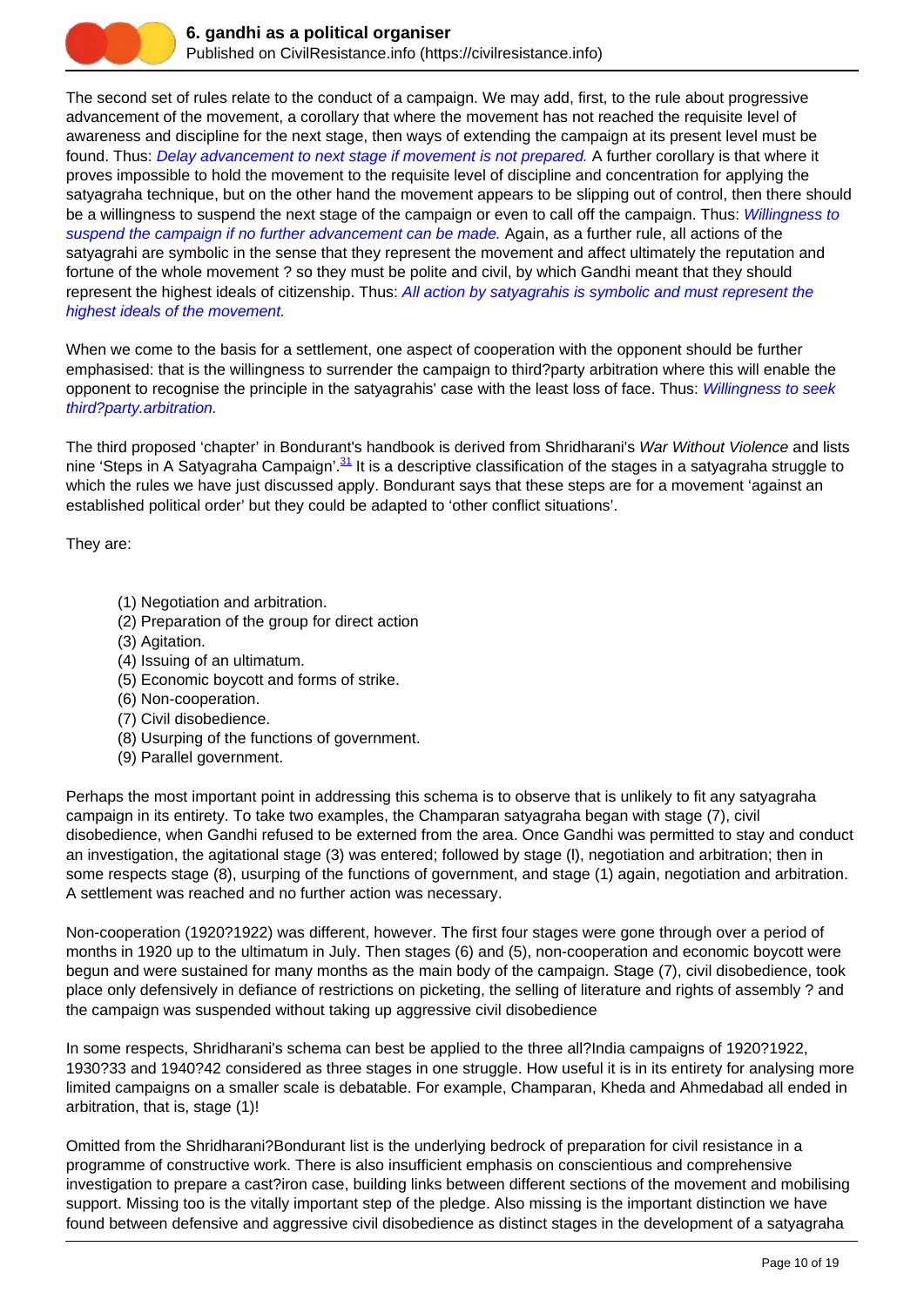

movement. And to repeat again, in a campaign which falls short of a revolutionary objective, the most likely outcome of a satyagraha will be arbitration, rather than parallel government.

There are further qualifying issues which could be explored as further 'chapters' of a satyagraha handbook. One is the question of scale. First, whether the action is local, regional or national in scope. Second, if national, whether it is conducted simultaneously across the nation or concentrated symbolically in a particular region or one locality. Third, whether it is a mass action (either dispersed or concentrated); or a small group action; or action taken by individuals; or by a leader or leaders personally.

Another key dimension concerns the question of the political orientation or sophistication of the participants. Are they full?time satyagrahis who may be living in Gandhian ashrams or are they political nationalists who have accepted nonviolent discipline for the duration of the struggle only? On similar lines, is the campaign based around a coalition of 'pure' satyagrahis and 'tactical' satyagrahis; or is it made up exclusively of one group or the other? Again, have different tactics been selected for different sections of the movement? For example, are particular actions being asked of leading members of the nationalist elite, or of the educated classes generally? Are particular expectations placed on self?employed shop?keepers, or industrial owners, or mill?workers? Some caste?groups, some provincial or language groups, some classes owning land or some who are landless, some religious groups ? are different tactics and programmes designed to mobilise these different elements? All these gradations give a sense of a movement which has to be planned and organised in the real world ? and which does not therefore have anything like a uniform programme or strategy, but must be flexible and adaptable to circumstances. The point is that Gandhi was not afraid to make distinctions according to capacity or position when developing strategy and tactics for campaigns

Other issues for the organiser of satyagraha which might form part of 'chapters' in a handbook include questions of timing: that is, how is an organiser of Gandhi's stature able to 'know' when is the right moment to propose an all?India hartal or to launch a Triple Boycott? Such questions of judgement and intuition are notoriously difficult to pin down ? but Gandhi developed a method of 'testing' by observing the conduct of public demonstrations, especially hartals, or the take?up of his campaigns of constructive work, or the number of signatures to a pledge, or contributors to a fund.

Yet again, how are the issues to be taken up selected? Gandhi, as we have seen, concentrated on limited issues rather than taking up the main issue, gearing 'truth?force' to the practical capacity of the satyagrahis. Fundamental seem to have been questions of local initiative, organisation and self?reliance. Thus he fought hard for the boycott of foreign cloth only, rather than all goods. Clothing was selected as the item for boycott and home production, rather than sugar or other goods. Mobilising the peasantry to national self?consciousness and developing effective organisation was a major consideration. Production of clothing was chosen as the key to mobilising on a national scale, rather than housing or improvement of food production or land?redistribution or labour organising. There is then much subtlety and flexibility in Gandhi's use of the satyagraha method. My purpose in comparing some of the issues raised by this study with the outline of satyagraha provided by Bondurant has been to demonstrate a principal argument of the thesis. That is, that by studying Gandhi as an organiser (dynamically, in his context) we can gain fresh insights into his method and a deeper understanding of it. Also, we have seen how the move from local to national organising faced Gandhi with a number of problems which forced him to adapt and clarify his methods. A third argument has been that the principal authorities on nonviolent action in the West have largely ignored the importance of constructive work in Gandhi's method. It is to this that we shall finally turn.

#### The Place of Constructive Programme in Satyagraha

Satyagraha has been neatly described by Shridharani as 'Gandhi's method of fighting the British'.<sup>32</sup> This is the way in which the term is normally used, to describe a nonviolent fight, so that to talk of 'a satyagraha' is to refer to a battle with a beginning and an end fought by nonviolent means; or more rarely a campaign encompassing a number of such battles. The term has spread into general usage in India where many campaigns which do not involve the use of violence have come to be called 'satyagrahas'. Bondurant, however, following Gandhi, has distinguished strictly between 'satyagrahas' which follow the scrupulous rules for the conduct of these struggles laid down by the Mahatma and 'duragrahas' or 'passive resistance' where the activists do not resort to violence but the campaign is not shaped by Gandhi's philosophy and guidelines.<sup>33</sup> Against this, the general tendency of Western scholars, most notably Sharp, has been to ease the study of nonviolent action out of the limits and some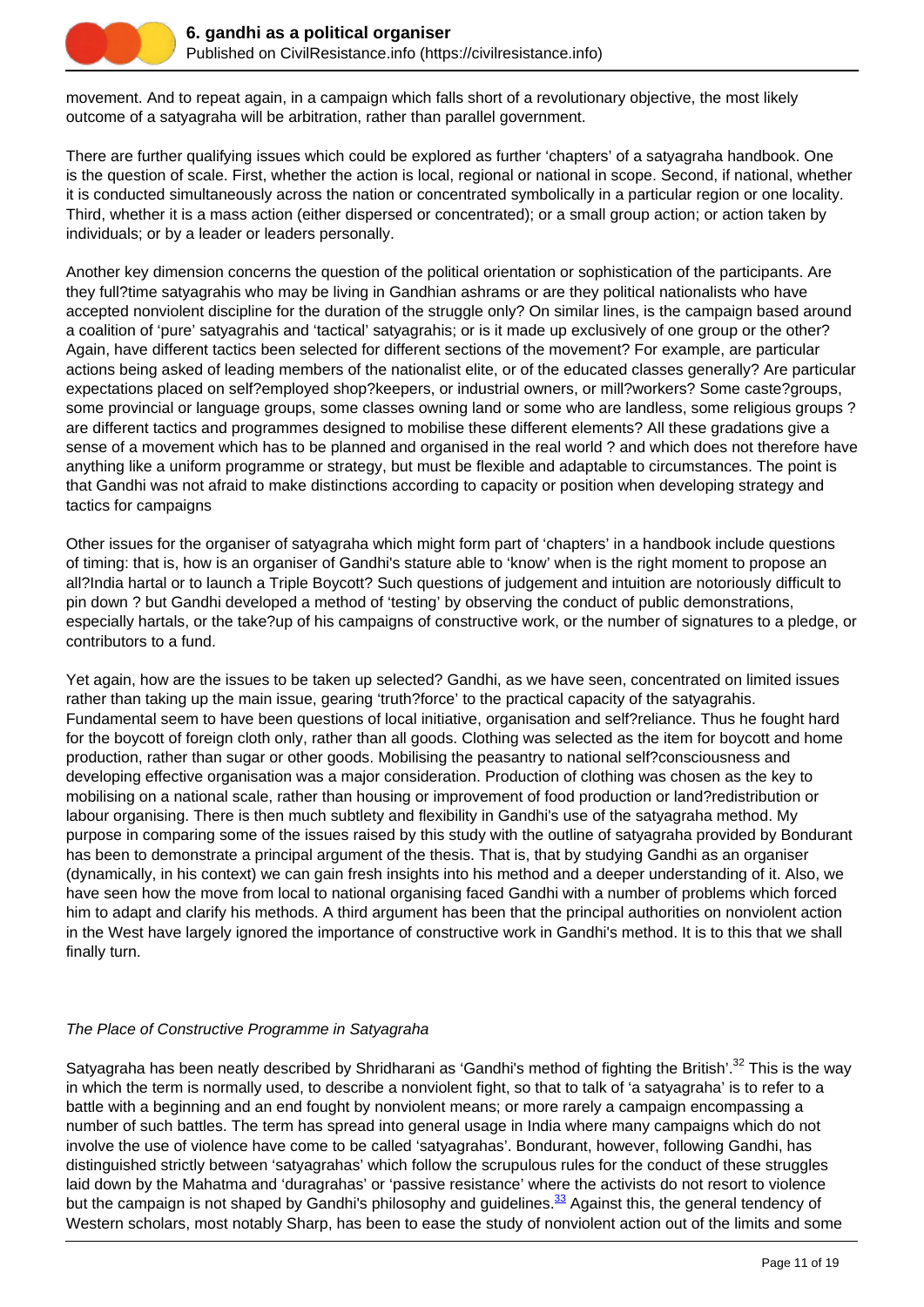

of the philosophical biases established by Gandhi. Nonviolent action, as defined by Sharp, promotes change as a result of persuasion, accommodation or coercion. Satyagraha, on the other hand, when conducted according to Gandhi's rules, relies principally on persuasion, is reluctant to settle for accommodation, and seeks always to avoid coercion.<sup>34</sup>

What is common to both approaches ? those looking at satyagraha in its 'pure' form, and those taking a wider view of nonviolent action ? is that in focussing on the question of conflict they have neglected a large area of the technique of nonviolent action as developed by Gandhi. 'Satyagraha', in its second widely accepted usage, refers to the broad philosophy of truth?force developed by Gandhi, a philosophy which was adapted by 'life-satyagrahis' who went to live in ashrams, engaged in personal religious and other disciplines, and accepted a public role as social and community workers.<sup>35</sup> Bondurant says we should 'rigorously' distinguish satyagraha as a technique of action from 'those specific considerations of right living with which Gandhi also concerned himself'.<sup>36</sup> It is my contention that not only does this distinction diminish Bondurant's presentation of the satyagraha method, it makes it hard to understand how it worked. Also, it seems to me, the theorists of nonviolent action who treat satyagraha as an approach unsuited to Western conditions have distorted our understanding of the technique by presenting Gandhi's experiments selectively. It is not necessary to hold to Gandhi's full philosophy of satyagraha to recognise that programmes of constructive work are essential to the method of nonviolent action developed by Gandhi. Gandhi's campaigns of civil resistance, certainly at a national scale, would have been impossible without complementary campaigns of constructive work. The two were completely interlinked in his method of satyagraha, which should be seen as a method of making social and political change beyond its significance as a conflict technique. Thus one important conclusion of this study, from a careful examination of Gandhi's method, is that the technique approach to nonviolent action should be broadened to include consideration of methods and campaigns which had little directly to do with conflict. More narrowly, another conclusion is that Gandhi's method and practice of satyagraha should be recognised in a wide range of campaigns which he launched in India, including the swadeshi campaign in 1919, its re?emergence in the campaign of Non-cooperation just over a year later, and the development of these early initiatives into the mature constructive programme.

By studying Gandhi as an organiser we have been able to step back from one common approach which is to look at him as a nonviolent general or warrior. The other conventional view is to see him as a philosopher of right?living, training followers in ashram disciplines and projecting for the wider society a vision of a decentralised politics based in a rural and craft?based economy. In between these views, Gandhi stands in this study as a consummate political activist and organiser who had an original perspective on how to build and direct a movement for nonviolent social and political change.

Gandhi's method of organising satyagraha can be presented in the following table: $\frac{37}{2}$  What the table illustrates is the balance between constructive work and civil resistance in Gandhi's satyagraha method, each complementing the other. The presence of three integral parts of the programme of Non-cooperation ? promotion of swadeshi cloth, national schools and the Congress membership drive ? on the 'constructive' side indicates the important place of constructive work in a major all?India satyagraha campaign.

|                     | Mass Action                                    | Representative or                                   | <b>Personal Action</b>         |
|---------------------|------------------------------------------------|-----------------------------------------------------|--------------------------------|
|                     | (dispersed or concentrated) individual action  |                                                     | by the Leader                  |
| <b>Constructive</b> | Spinning, weaving, wearing Key leaders take up |                                                     | Gandhi makes speeches,         |
| Programme           | swadeshi cloth                                 | spinning or wearing khadi;                          | writes articles; sets targets; |
|                     |                                                | ashrams founded to spread opens swadeshi stores;    |                                |
|                     |                                                | campaigns                                           | vows to wear only loin cloth   |
|                     | National Schools founded                       | Gujarat leads national                              | <b>Presidency of Gujarat</b>   |
|                     |                                                | schools campaign                                    | <b>National University</b>     |
|                     | Drive to build Congress,                       | <b>Establishment of local and</b>                   | Speeches setting targets       |
|                     | membership, raise funds                        | provincial Congress                                 | and target dates, coining      |
|                     |                                                | prganisations                                       | slogans, etc                   |
| <b>Civil</b>        | Strike of mill hands in                        | Daily meetings and bulletins Fast until arbitration |                                |
| <b>Resistance</b>   | Ahmedabad                                      |                                                     |                                |
|                     | Rowlatt hartal and                             | Individual civil disobedience Gandhi resists order  |                                |
|                     | processions                                    | selling banned literature                           | restricting him to Bombay      |
|                     | Boycott of elections, law                      | Politicians withdraw from                           | Ultimatum launches             |
|                     |                                                |                                                     |                                |

# **Some Examples of Gandhi's Method of Organising Satyagraha**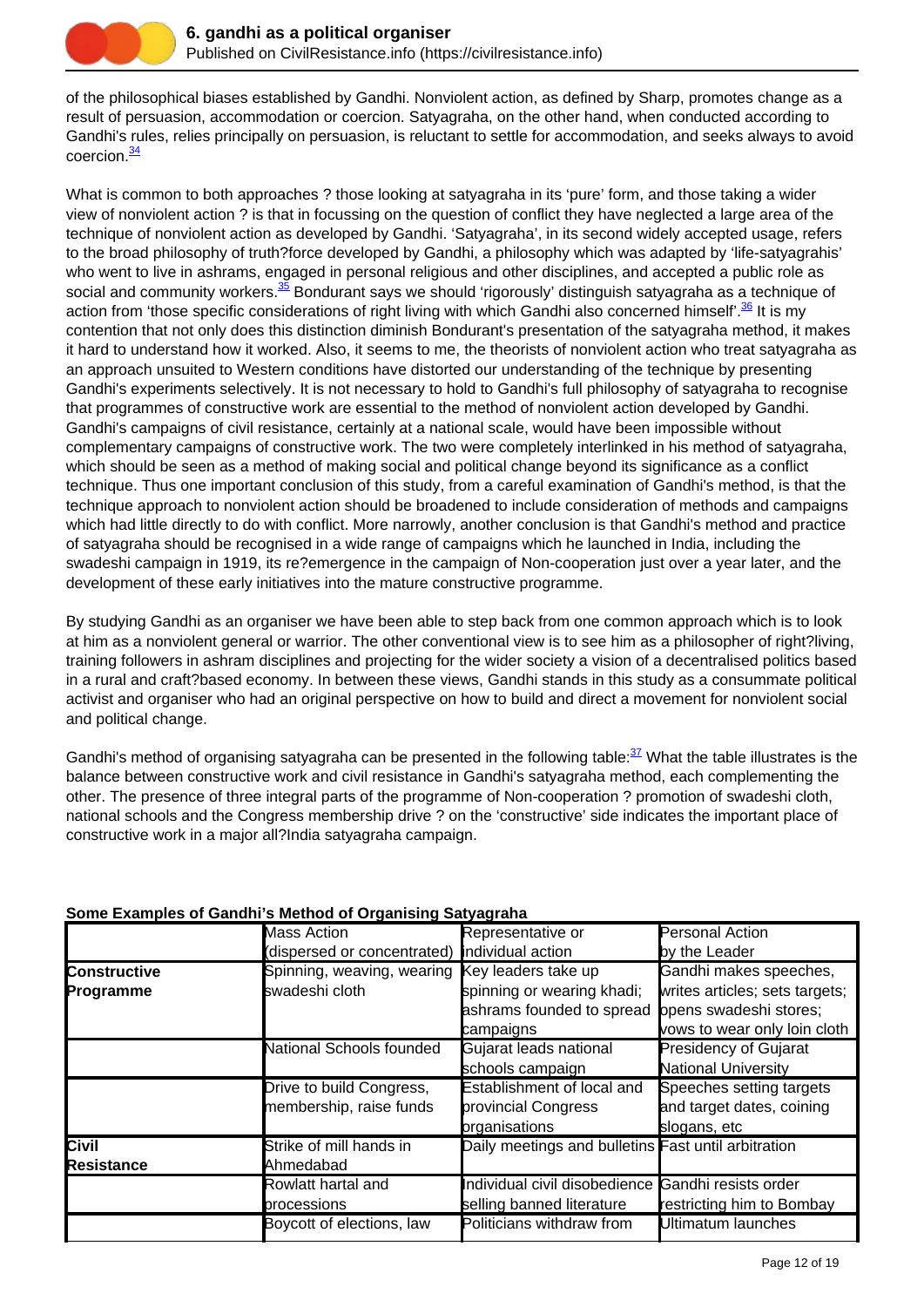

#### **6. gandhi as a political organiser**

Published on CivilResistance.info (https://civilresistance.info)

| courts, governments<br>schools; cloth bonfires | elections, lawyers from<br>courts, resignation of<br>honours, teachers resign,<br><b>l</b> etc                  | campaign; Gandhi returns<br>medal; lights bonfires, etc |
|------------------------------------------------|-----------------------------------------------------------------------------------------------------------------|---------------------------------------------------------|
| Processions; boycott<br>of royal visit         | Defiance of ban on<br>Congress volunteer<br>prganisation; selection of<br>Bardoli to launch mass tax<br>refusal | Talks with moderate<br>politicians and Viceroy          |

What the table also demonstrates is that Gandhi used broadly the same strategy and tactics in organising the two sides of satyagraha. He was able to make an enormous personal contribution as leader by virtue of unconventional as well as conventional initiatives and he sought mass participation in both constructive and 'obstructive' or civil resistance campaigns. But especially important to his method was the range of exemplary activities taken up by selected individuals, groups, districts or even regions. This differentiation between the lesser expectations placed on a mass movement and the much greater requirements made on a smaller 'representative' or select grouping is fundamental to his method.

In his The Politics of Nonviolent Action, Sharp describes with great perception a key element in nonviolent strategy and tactics which he calls 'the indirect approach to the opponents' power'.

In nonviolent action there is no attempt to combat (the government's troops, police, prisons and the like) by using the same type of instruments, as would be the case if both sides were using violence. Instead, in strategic terms, the nonviolent groups counter this expression of the opponent's power indirectly, in various ways ...

Nonviolent struggle carries indirect strategy ... to the point where the military opponent is confronted not only with differing strategies but with a contrasting technique of struggle and non?military 'weapons system'. Nonviolent action involves opposing the opponent's power, including his police and military capacity, not with the weapons chosen by him, but by quite different means. $\frac{38}{2}$ 

Yet Sharp makes no mention of one of the most obvious and brilliant examples of this in the strategy which Gandhi pursued in India, the programmes of constructive work. These were an integral part of Gandhi's 'indirect' method.

In many respects it would be interesting to compare Gandhi's organising methods with those of socialist or Marxist organisers of revolution by guerrilla warfare. There is the same concern to choose the ground carefully and to avoid major set?piece confrontations which the movement will lose. There is too the same insistence on integrating the political with the 'conflict' sides of the struggle, seeing in the political mobilisation of the peasantry a crucial weapon and a basis for managing and reordering society once the immediate conflict is over.

If we could learn to study Gandhi as a practical strategist immersed in the immediate political issues of his society, then we might see ways of filling some of the glaring gaps in the development of nonviolent action in the West. Gandhi didn't set out to abolish war or to find a substitute for it. Such projects would be altogether too grandiose for him. His object was to offer a practical method and a vision to the people of his country so that they could improve their society and the tenor of their political activity. He saw no limits in theory to the application of this method and philosophy ? but where it began and ended in practice was in the capacity of ordinary people to believe in themselves and practise self-reliance. This gave him his main task as an organiser. And his achievement suggests that if we want nonviolent action to fill the great role as substitute for violence which has been claimed for it, then the most important starting point is to develop a perspective and a programme which links it to the most pressing, immediate concerns of ordinary people. The social programme of nonviolence precedes, complements and continues on from its use as a conflict technique. [End]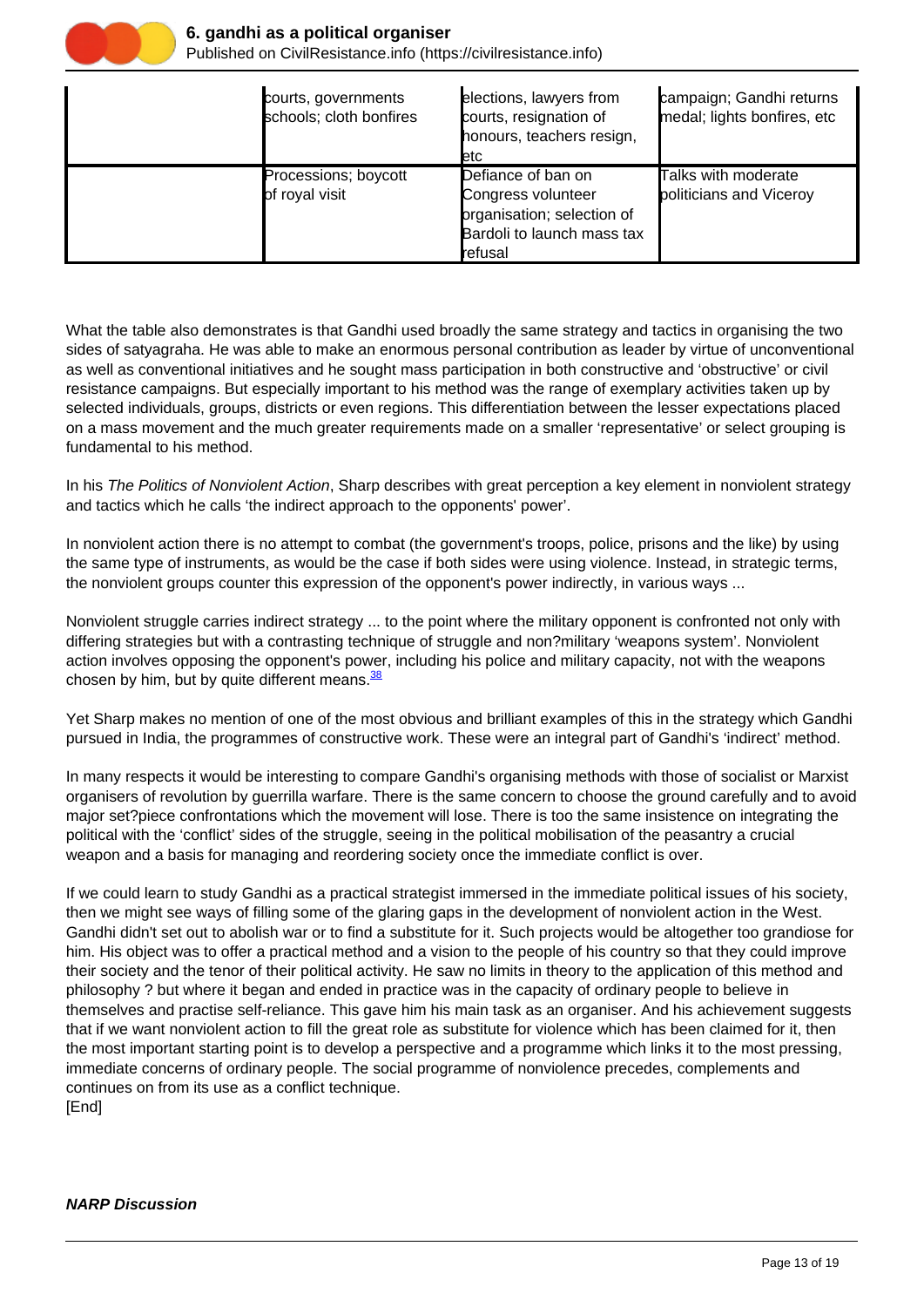

# **Introduction by Bob Overy**

Introducing the discussion, Bob said one of the most instructive things his thesis investigated was the progressive development of nonviolent non-cooperation from 1920 to 1922. This process was geared to utilising the capabilities of people at all levels of society, of the active as well as the inactive, of those who could make big sacrifices and of those who could make only much smaller ones. Gandhi took the view that the role of people who could make only a small contribution was just as important as that of everybody else.

He had concluded from his research that the Gandhian method involved three essential components which needed to work together: personal discipline; a programme for transforming society; and a method for engaging in conflict. However, you could either imbue the method with the Gandhian ideology, or you could take the Gandhian ideology out of it and look at it as a method. The method wasn't just a conflict technique; the other elements were also necessary. To focus on the conflict technique without looking at the other two was to neglect a large part of the method. though the personal discipline and the social programme didn't necessarily need to have a specifically Gandhian complexion.

#### Relevance to the anti-nuclear movement and other campaigns

Lindis asked whether Bob felt the elements of personal discipline and the social programme were missing from the peace movement of the 1960s. Bob said that would be an interesting point to develop. His sense of the Committee of 100 - though it was not fresh any more - was that nonviolence was something that you did at weekends when you sat in the road, and when you were confronted by the judge. That might be a bit of a travesty, but essentially it described the problem. We did this very radical thing in a very small area of our lives when we confronted the state. The rest of the time it didn't make any difference. The confrontation with the state, and being taken to court, did transform your life. But the Gandhian method worked the other way. You looked at how you could transform society and transform yourself at the same time.

Michael said that in the campaigns then, as in all those types of campaign, including Gandhi's, there were people who had various levels of commitment to and understanding of, what was going on. Back in the 1950s and 1960s, people like Hugh Brock, a pioneer of nonviolent direct action and editor of Peace News, or indeed Gene Sharp, saw nonviolence as involving a whole way of life. Tom Wardle, an activist with 'Operation Gandhi' and the Non Violent Resistance Group, had come fresh from South Africa where he had been involved in some of the campaigns there, and attempted to establish a 'Congress of England' which included a commitment to developing a constructive programme. Hugh Brock also appreciated the need to find some simple act of resistance in which everyone could participate. So those kind of ideas that Bob was expounding in relation to Gandhi's approach did have an important influence. The notion of nonviolence as involving a very broad commitment was still strong within the Direct Action Committee Against Nuclear War in the late 1950s-early 1960s. However, once you got a mass movement in the 1960s with the formation of the Committee of 100, you had people coming in from many directions and those committed to nonviolence in a wider sense represented only one of a number of different tendencies. However, this was true also, as Bob had acknowledged, of the Indian independence movement where the Gandhian wing in the Congress Party had to compete with other tendencies.

Christina commented that probably in India the ordinary people would have understood much more what was going on, and responded more to it and to the language that Gandhi was using. Bondurant, Sharp and others were writing in the context of a secular culture and for a Western audience, and this limited how much could be taken on board from Gandhi. However, on closer examination it was apparent that some aspects of Gandhi's broader method were not after all so alien to the Western approach as these writers supposed. Thus, the writer Vincent Sheehan had said that ordinary people could not be concerned with obscure notions about vows, but if you thought of a vow as a promise or statement of intent, you could see that it often had an equivalent in many Western campaigns in the form of pledges or declarations.

#### Applying Gandhi's ideas in a Western secular setting

Walter asked Bob whether he thought the attempt to separate the pragmatic element in Gandhi's campaigns from values developed in an Indian context was misguided, or was a valid and viable way of trying to utilise Gandhi's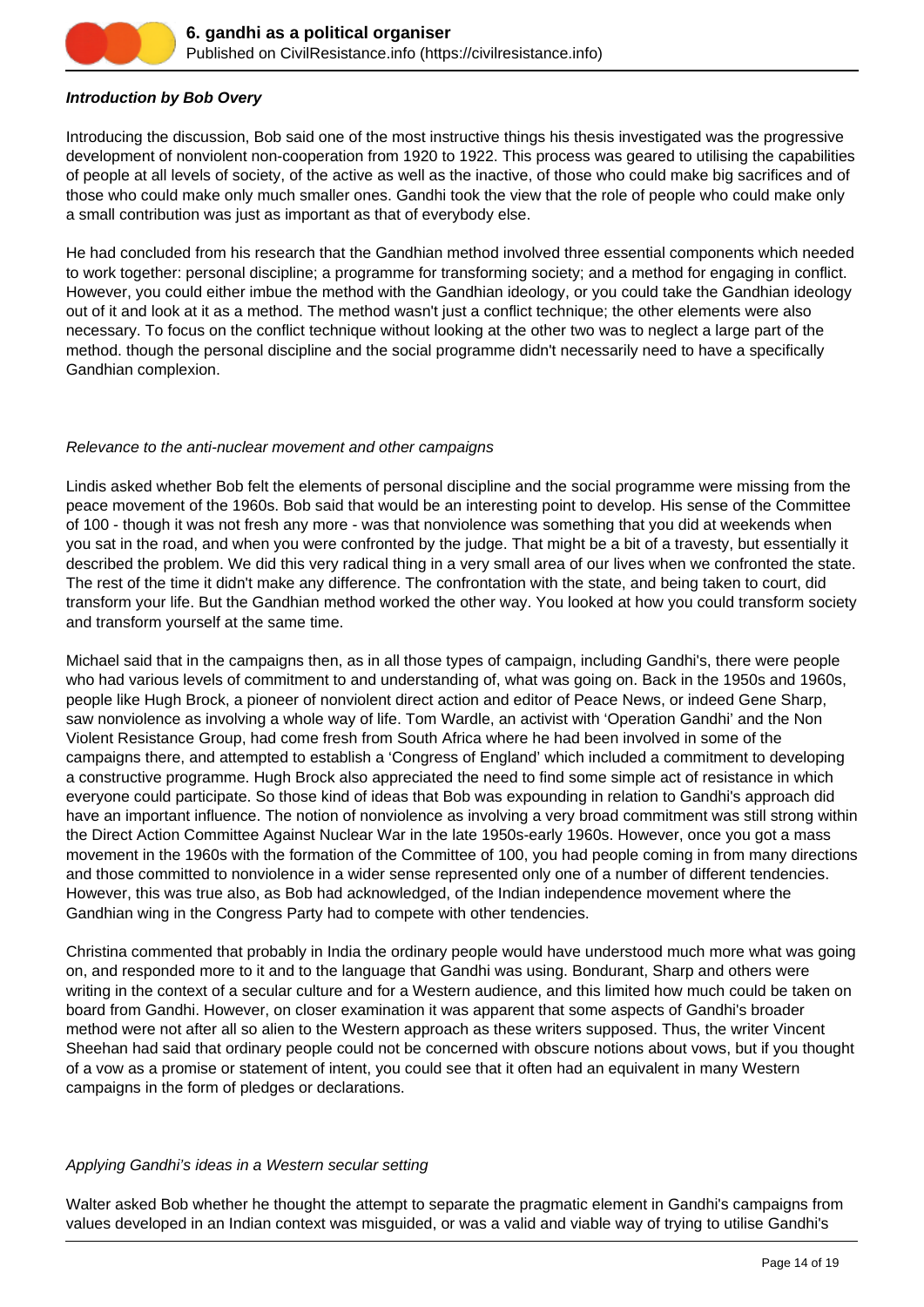

experience for Western purposes. Bob said he did not know. He did feel, however, that the reduction of the method to a conflict technique was not satisfactory. Gandhi believed that he had discovered a way of moving the religious principle into politics. He stirred in people their sense of what was most holy and powerful and truthful in themselves and gave them the opportunity to express it and use it in the political arena. Then - because to do so was clearly dangerous - he added a nonviolent discipline. Indira Rothermund's book, The Philosophy of Restraint dealt with the development of this discipline. Gandhi outmanoeuvred his opponents by focussing on a single issue at a time, and pitching the demands at a level where no reasonable person could disagree with them. As long as the point of principle was not conceded, it didn't matter if the objective gain was small. Winning the point of principle enabled you to move forward. To reduce the risk of violence, Gandhi also developed programmes in which people could express their commitment in a different way - such as by spinning, signing up to join the organisation, or giving money. This reduced the element of conflict yet still mobilised people in what Gandhi saw as an essentially spiritual way.

Walter said the technique of restraint developed by Gandhi was presumably itself dependent on the same spiritual appeal as had nourished the resistance campaigns in the first place. How far, he wondered, did Gandhi explicitly appeal to the spirituality of his own culture. Bob replied that he did so explicitly and all the time, using religious symbols and religious parables. If this was so, Walter said, it had important implications for the viability of the Gandhian approach in our secular society. It also raised a secondary question: if one nevertheless tried to salvage some connections with Gandhi's method, what kind of analogues were there in Western society to the appeals Gandhi was able to make to Indian spirituality?

Christina responded that she thought there were symbols which retained their force even after people gave up their religious beliefs, and some values that had almost a sacred significance, even if the people concerned would not use that term. In the case of nuclear power stations, it might be the passionately held conviction that these were threatening the future of our children. Bob said we did not need to find the equivalent of the religious symbol and religious motivation. We needed to look at the method more fully, taking on board more areas than just that of conflict. We had to look at the way in which the individual because of certain values began to engage in struggle, and how those values were reflected in their lives. People engaged in nonviolent struggles not out of an interest in nonviolence as such but because of other concerns about their society which led them to a point where they decided that nonviolence was appropriate. The Indian Gandhian Devi Prasad argued that the most important thing about civil disobedience wasn't the notion of 'disobedience' but the notion of 'civil'. The civil concept was about the values you held and it was here that the heart of the activism resided. The disobedience only came at the edge, at the point where you could not continue to promote and develop the values. It was that idea that one could understand as a method.

Walter found Bob's use of the word method in this context problematic. On the one hand you had methods which could be described as techniques; on the other hand you had beliefs and associated values of a very deep-seated kind which were not necessarily directly connected with the issues involved at any particular time. The values and beliefs that Gandhi used pre-existed his campaigns. These were not methods but rather resources - cultural, social or whatever. The problem was how to get from one to the other. How could you express the basic values of your system in the form of social action and resistance if those basic belief systems were themselves eroded in a way that was not true in India during the independence struggle.

Bob said he could not answer Walter fully. However, a distinction Gandhi drew which might help to illuminate the problem was that between defensive and aggressive civil disobedience. Gandhi understood that the movement was more likely to be successful when it was being defensive. This meant that the movement went innocently about its business of building civil society up to the point that the opponent - the state or whatever - intervened to try to stop it. If the opponent made an innocent activity - such as distributing leaflets or producing cloth - illegal and people carried on doing it anyway, that was defensive civil disobedience. The issue became one of civil liberties and the movement was likely to find support among the wider public. You wrong-footed the opponent by appealing to a value which was universal. Aggressive civil disobedience was something very different: there you went out of your way to challenge and confront the opponent. Gandhi was careful about doing that. He tried to set up situations in which the state moved against him rather than him moving against the state. This again was something not widely understood in the West because we all took the model of the Salt March and the other instances of aggressive civil disobedience as the key examples.

Walter said he presumed that people like Sharp and Bondurant wrote in the way they did because they sensed this was necessary to present the Gandhian approach as a methodology rather than something directly related to values and beliefs beyond the immediate action. Bob said that this was where he himself had come in with a lot of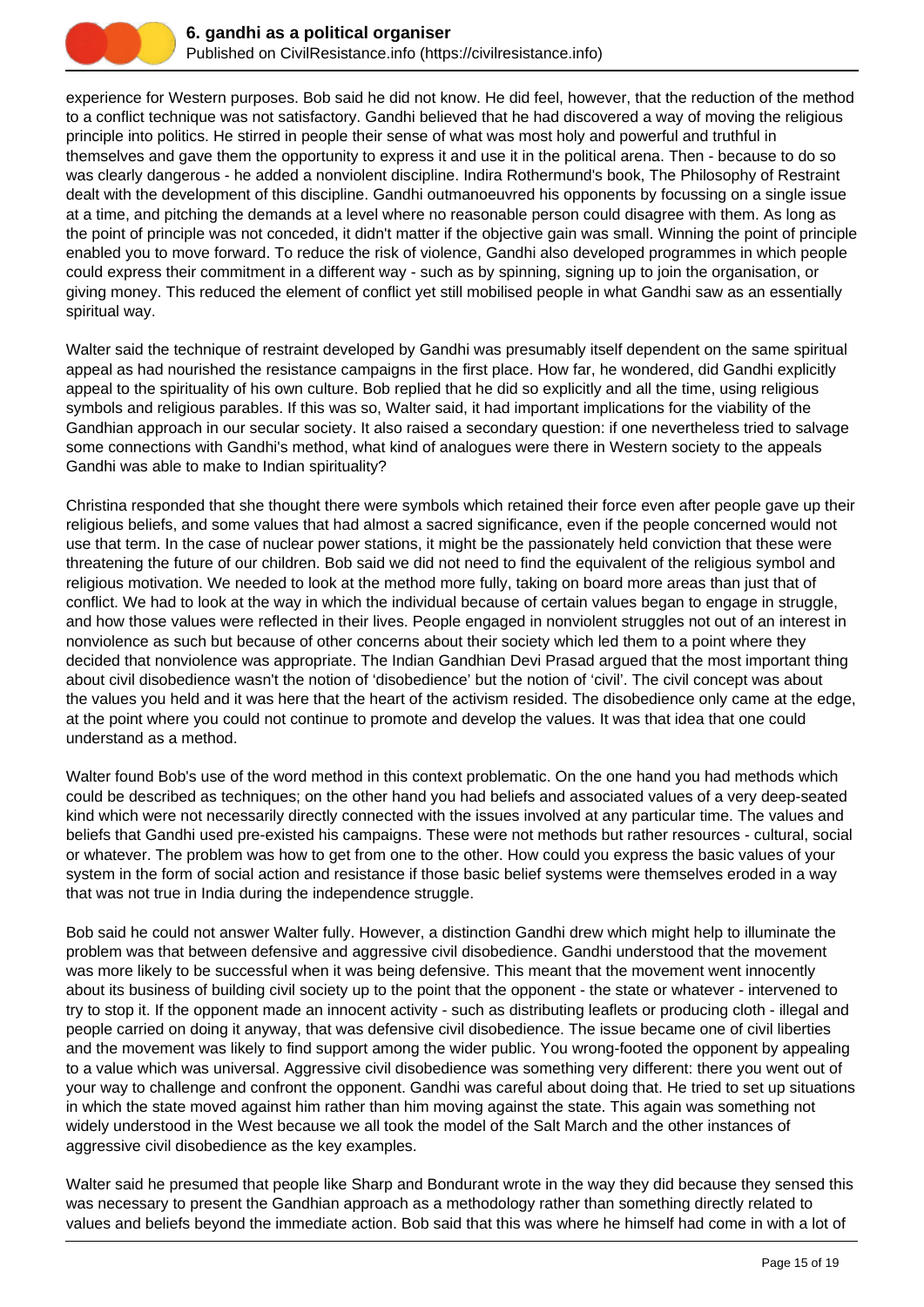

his aggression against that particular point of view. People like Shridharani, Richard Gregg, Adam Roberts, Sharp himself, took the notion of satyagraha - which Gandhi himself didn't use in any way in relation to war - and presented it as a conflict method and an alternative to war. He questioned whether you could take that particular bit of the method and separate it from the context that made it a realistic option.

Walter said he was very much in sympathy with this view. He agreed with Bob's criticism of what people like Sharp tried to do. But could Gandhi's beliefs and commitments themselves be labelled as part of a method? Was the line to be drawn between beliefs and methods, or did it come somewhere in the middle of methods of various kinds. Bob seemed to be saying that what was wrong with the naturalised Gandhianism that we have in these writers in the West was that it did not take over enough of Gandhi's method. He was stretching the word 'method' so as to place it within their own field.

Christina said that whilst Bob was right that Gandhi regarded satyagraha as a method of organising a movement for positive social change, he saw it as a conflict technique and one that ultimately could deal with the problem of war. That was always on his agenda. Bob said his point was that that Gandhi didn't set out to abolish war or find a substitute for it but he agreed that he did also recommend his method as an alternative to war.

# Belief in satyagraha as an invincible force

Howard said one thing which was fundamentally unacceptable in the West about Gandhi's method was his belief that if your satyagraha failed it was because you had not practised it properly. You were required to have an absolute belief in a method which was in fact completely unprovable. Gandhi was trying to propagate not a Hindu belief system but a belief in satyagraha. We were sceptics in our societies and that part of Gandhi's approach posed a fundamental problem for us.

Walter asked in what sense Gandhi claimed that satyagraha could not fail. Did he mean that it couldn't fail on the political level, or did he mean it couldn't fail in terms of the practitioners own personal life aim? Christina said Gandhi believed that it couldn't fail even politically and thereby dug himself into a hole. In a sense he misunderstood his own methods. He always thought it was the method of nonviolence as he'd outlined it that would succeed, and he didn't perhaps realise that a lot of the emotional impetus that sustained the movement came from the injustice of colonialism. Thus he always maintained that if the British were not in India, the communities would get along fine. When that proved not to be the case, he concluded that his method had failed, and that it must be him that was wrong.

Andrew said that people like Vinoba Bhave seemed to be operating on a completely different time scale to what we in the West were accustomed to - they were thinking in terms of generations rather than an individual lifetime. Their conviction was that ultimately, in the scheme of things, a world would be created in which satyagraha and nonviolence would triumph. He personally found that difficult to comprehend. Bob, if he understood him correctly, was suggesting that the Gandhian method could be stripped of the spiritual dimension and that what would be left would still be this threefold method. He was not yet convinced of that argument, and wondered how far the timescale was relevant.

Bob thought it was. The notion that satyagraha could not fail was based on the proposition that if there were enough people prepared to go to the gallows, and that if this and that other condition were satisfied, satyagraha could not fail. In short if enough people were sufficiently strongly committed, then the movement could not be broken and there would be a certain response. If we didn't get a response, it was because there were not enough of us with that degree of strength. It was a proposition that could neither be proved nor disproved. It was also dangerous. Erikson said that Gandhi was a tyrant against himself. What you were doing was using your will to demand that your body delivered things that perhaps it was not capable of delivering.

Walter said that all this underlined the fact that the system which Gandhi developed was rooted in Hindu religion. There was a kind of Western analogue but it had largely disappeared from Western consciousness, namely the concept of the Kingdom of God. The Kingdom of God would always be served if you behaved in accordance with your values. There was a phrase of Middleton Murray, probably in his pacifist phase, in which he said that the Kingdom of God on Earth cannot be established: the Kingdom of God on Earth must be established. The Kingdom of God was not with us yet, except in some incipient form at best, and if you identified yourself with that aim, then you could not be defeated. Both Christian and Hindu philosophies in the last resort were sacrificial. Unless one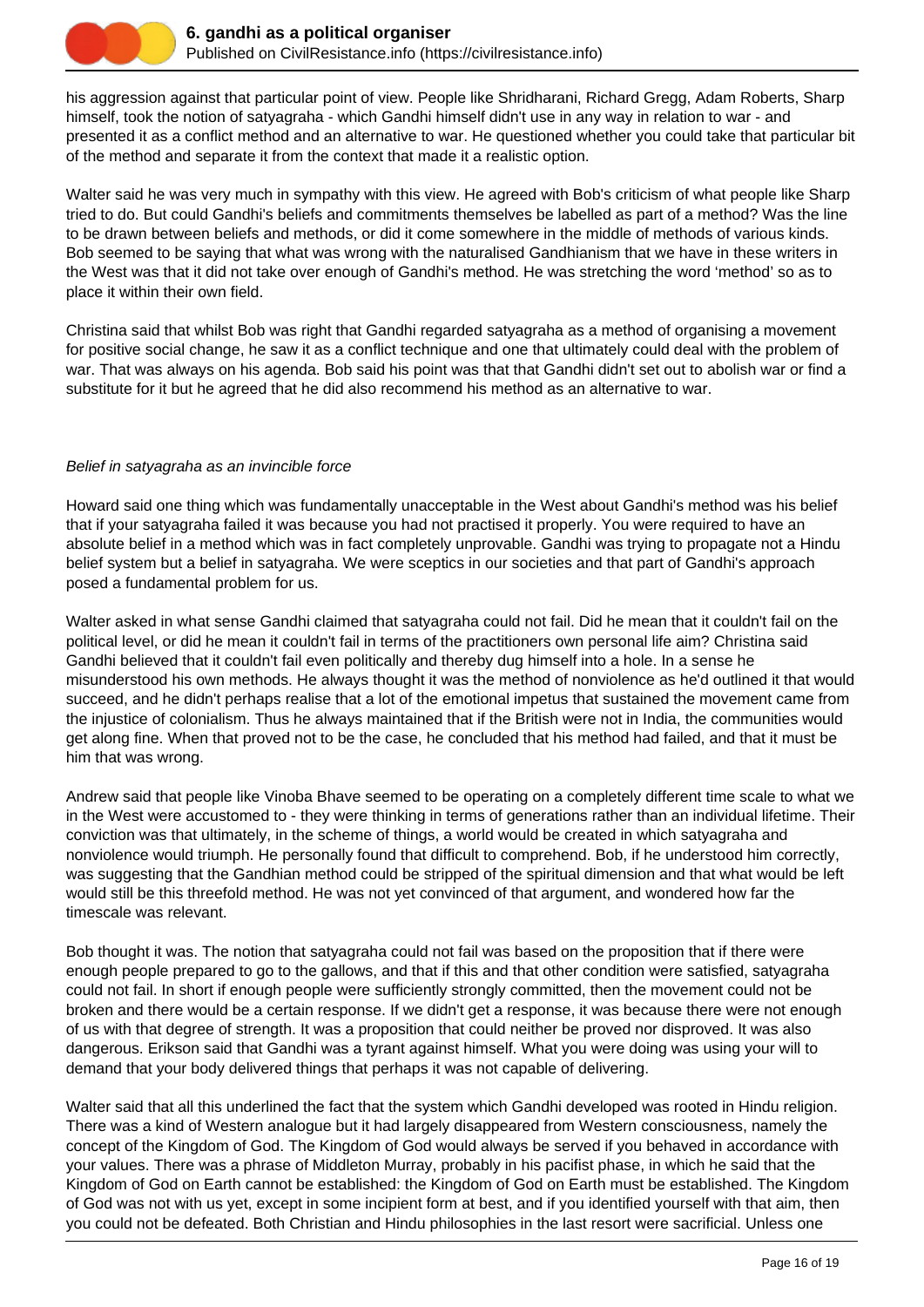

adhered not merely to a moral commitment, but to the rationale behind this commitment, the thing had no soil in which to establish itself. Probably Sharp, Bondurant and others were attempting to face this difficulty, being aware that you simply couldn't get a sufficient degree of political support for something rooted in so ultimate a concept. You had, therefore, to find ways of persuading people to accept your alternative to war by saying it was not dependant on that.

Discussing the metaphysical dimension of Gandhi's of Gandhi's thinking, Christina said Gandhi believed felt that, to quote him, 'each person embodies a portion of that Truth'. Truth here was linked to the notion of Brahma who pervades the universe and provides us with 'Dharma', this rock of value which is in everyone whether they are aware of it or not. Gandhi would say that every person is underpinned by that Truth, is in touch with it, and is part of it. Even people who acted violently were also in some sense seeking values. There was, in the Hindu system, the notion of vidia which was knowledge and seeing truly, and there was avidia which was ignorance and seeing in a twisted way. In Gandhi's view, therefore, everyone on earth could link into the method of satyagraha.

Andrew said Bob too in a sense, was trying to secularise Gandhi. Bob said this was absolutely right. He would call himself a non-believer; he was not really interested in religious or spiritual questions, but he did respond to the spiritual dimension without knowing what it was. There were values, he felt, which bound us, and when Walter talked about the Kingdom of God he thought of Tolstoy's wonderful essay 'The Kingdom of God is Within You'. He accepted the notion that everyone had a partial awareness of the truth - everyone could find some value in their lives which one would have to say was sound and worth supporting and nurturing. So nonviolence could be looked at as a method which appealed to certain bedrock principles.

Walter wondered how Gandhi would feel about his name and legend being used in a way that cut it off from the things that were most central to him. Bob said the pat answer which he used and which he thought justified Sharp and Bondurant, and in a sense made them Gandhians, was that Gandhi himself said you should develop nonviolence in terms of the religion of your own culture. So if the religion of your own culture was a secular one, then it was appropriate to adapt it in that direction. Gandhi was extremely 'catholic' in that he argued that there were many different roads to truth, and that truth was to be found under all systems of belief. In the Ashram you would have a Hindu prayer, a Muslim prayer, a Christian prayer and so on. The result was that he offended the orthodox - and, on the other hand, had a particularly strong friendship with the atheist Gora.

Michael said that the willingness of many people to make sacrifices for what they believed in showed that we were not living in a society devoid of firm beliefs and commitments. Walter said there was no question about the fact that there were groups within our society who had this degree of commitment, but he did not think the resonance was there in a sufficient degree in the wider society in the way in which there perhaps was in India. Luther King's success in the United States raised interesting questions about how it was possible to shift that society to the degree that it had shifted. The same conjunction of groups was never able to shift our society on nuclear weapons. Michael said that nobody could have shifted American society either on the issue of nuclear weapons; much depended on what the objective was in a campaign. Bob said that one of his criticism of the Committee of 100 was that it had gone straight for the very heart of the state's power and this was perhaps not the best way to build a movement to disable it; possibly a more 'indirect strategy' was required. Walter commented that you did not necessarily have a choice about that.

Howard said this point related to what Bob had written in his paper about reducing the level of demands in accordance with the principle of truth. That proposition, and others in the same section of his paper, such as not combining issues, and trusting to third party arbitration, were highly problematic when you were dealing with major life and death issues. Thus there was little scope for reducing your demands when the issue was that of getting rid of nuclear weapons or the destruction of the rainforest. The principle of not combining issues was also dubious. In the campaign Lindis was involved in, how could you avoid combining the issue of maintaining a public right of way with that of opposing the attempt by the Ministry of Defence to usurp land? How could you fail to combine the issues of disarmament and hunger? Until nuclear weapons were actually used, their main immorality lay in the fact that they were a waste of resources. Finally, trusting to Third Party arbitration might mean conceding points that ought not to be conceded.

Bob said these were interesting points, and that he had never previously had the opportunity to argue them out with anyone; it would be good to start afresh and really tackle them. But to take the question of single issue campaigns, these were effective because they enabled everyone involved to focus on that issue and learn all the arguments about it. Once you began to spread yourself by taking up other issues you found that people hived off into different areas and the movement ceased to be effective. Selecting the right issue could also be crucial, and here Gandhi as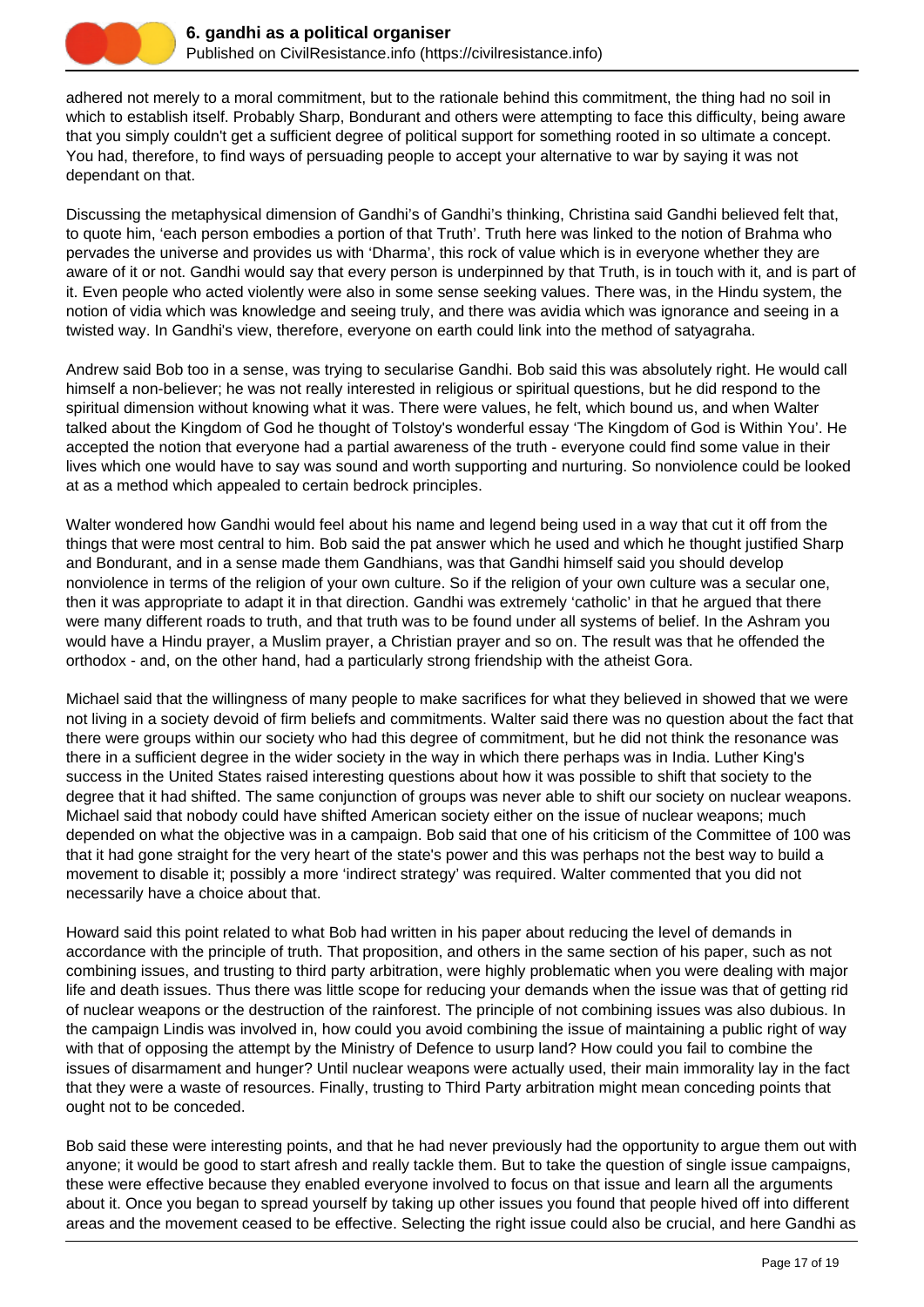a strategist was brilliant.

#### Problems of applying the Constructive Programme in Britain

Bob noted that one of the problems we faced in this country was that we'd already had our constructive programme in the 19th century in the form of the Labour movement and the institutions it built around the struggle to humanise capitalism and give people a decent life. The building up of trade unions, co-operatives, a political organisation, was a marvellous example of a constructive programme. It was much harder now to conceive how it could be done again.

#### **Notes:**

1. Dhawan.G The Political Philosophy of Mahatma Gandhi, Ahmedabad: Navajivan, 1957; Diwakar, R.R, Satyagraha: Its Technique and History, Bombay, Hind Kitabs, 1946; Bose, N K, Studies in Gandhism, Indian Association Publishing Company, 1947.

2. For a useful discussion of constructive programme, see Dhawan, op. cit., pp?190?208.

3. Gregg, R.B., The Power of Nonviolence, London: James Clarke and Co Ltd. 1960 (1st published 1935); Shridharani, K., War Without Violence, Bombay: Bharatiya Vidya Bhavan, 1962 (First published, 1939); and Bondurant, J.V., Conquest of Violence: The Gandhian Philosophy of Conflict, University of California Press, 1965. 4. Bondurant, op.cit., pp 3-4.

5. Ibid, p 180.

6. Ibid, p xiv.

7. Gregg, op. cit, see chapter 10 'The Need for Training' and chapter 11, 'Training'.

8. Shridharani, op. cit.

9. See Appendix A, 'Shridharani's contribution to the Study of Gandhi's technique' in Sharp, Gene, Gandhi as a Political Strategist, Boston: Porter Sargent, 1979.

10. Ibid.

11. Ibid, pp 219-221.

12. Sharp, Gene, The Politics of Nonviolent Action, Boston: Porter Sargent, 1973.

13. Bondurant, op. cit., p.12.

14. Sharp, Gandhi as a Political Strategist, pp 251-252fn

15. Gandhi, M.K., Constructive Programme: Its Meaning and Place, Ahmedabad, Navajivan, 1945, pp 35-36.

16. Bose, op. cit. Sharp, Gandhi as a Political Strategist, p 86.

17. Dhawan, op. cit., p 193. Dhawan quotes Gandhi as holding this view in 1930.

18. Gordon, R., 'Non-cooperation and Council Entry, 1919 to 1920,' in Gallacher, Jackson and Seal (Eds),

Locality. Province and Nation, 1870?1940, Cambridge University Press, 1973.

19. The text of the Congress Volunteers' pledge drawn up by Gandhi in 1921 is in Dhawan, op. cit., p 211

20. Sharp, op. cit.

21. Ibid, pp 43-59.

22. For an effective presentation of this view see Rothermund, I, The Philosophy of Restraint, Bombay: Popular Prakashan, 1963.

23. Iver, R., The Moral and Political Thought of Mahatma Gandhi, New York: Oxford University Press, 1973

24. For a discussion of individual and mass civil disobedience, both defensive and aggressive, see Dhawan, op. cit., pp 242?247.

- 25. Bondurant, op. cit., pp 73?102.
- 26. Sharp, Gandhi Wields the Weapon of Moral Power, Ahmedabad: Navajivan, 1960.
- 27. Sharp, The Politics of Nonviolent Action
- 28. Bondurant, op. cit, pp 38?41.

29. Ibid, p.38.

- 30. See Ibid, p 237 fn 4.
- 31. See ibid, p 237 fn 6.
- 32. Shridharani, op. cit, p 15.
- 33. Bondurant, op. cit, pp viii-ix, 41-45.
- 34. Sharp, The Politics of Nonviolent Action, pp 705-776.